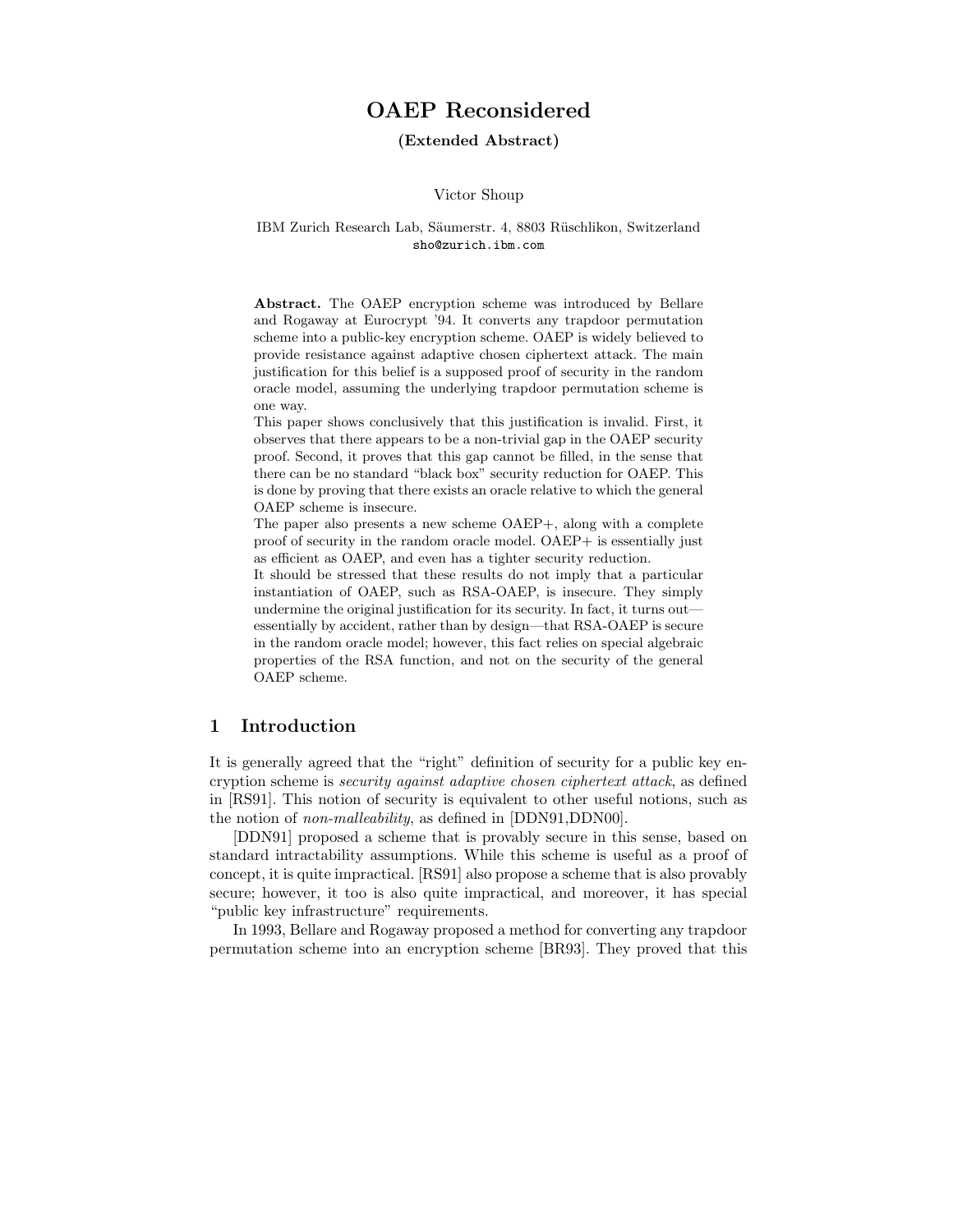scheme is secure against adaptive chosen ciphertext attack in the random oracle model, provided the underlying trapdoor permutation scheme is one way.

In the random oracle model, one analyzes the security of the scheme by pretending that a cryptographic hash function is really a random oracle.

The encryption scheme in [BR93] is very efficient from the point of view of computation time. However, it has a "message expansion rate" that is not as good as some other encryption schemes.

In 1994, Bellare and Rogaway proposed another method for converting any trapdoor permutation scheme into an encryption scheme [BR94]. This scheme goes by the name OAEP. The scheme when instantiated with the RSA function [RSA78] goes by the name RSA-OAEP, and is the industry-wide standard for RSA encryption (PKCS#1 version 2, IEEE P1363). It is just as efficient computationally as the scheme in [BR93], but it has a better message expansion rate. With RSA-OAEP, one can encrypt messages whose bit-length is up to just a few hundred bits less than the number of bits in the RSA modulus, yielding a ciphertext whose size is the same as that of the RSA modulus.

Besides its efficiency in terms of both time and message expansion, and its compatibility with more traditional implementations of RSA encryption, perhaps one of the reasons that OAEP is so popular is the widespread belief that the scheme is provably secure in the random oracle model, provided the underlying trapdoor permutation scheme is one way.

In this paper we argue that this belief is unjustified. Specifically, we argue that in fact, no complete proof of the general OAEP method has ever appeared in the literature. Moreover, we prove that no proof is attainable using standard "black box" reductions (even in the random oracle model). Specifically, we show that there exists an oracle relative to which the general OAEP scheme is insecure. We then present a variation, OAEP+, and a complete proof of security in the random oracle model. OAEP+ is essentially just as efficient as OAEP.

There is one more twist to this story: we observe that RSA-OAEP with encryption exponent 3 actually is provably secure in the random oracle model; the proof, of course, is not a "black box" reduction, but exploits special algebraic properties of the RSA function. These observations were subsequently extended in [FOPS00,FOPS01] to RSA-OAEP with arbitrary encryption exponent.

Note that although the precise specification of standards (PKCS#1 version 2, IEEE P1363) differ in a few minor points from the scheme described in [BR94], none of these minor changes affect the arguments we make here.

### 1.1 A missing proof of security

[BR94] contains a valid proof that OAEP satisfies a certain technical property which they call "plaintext awareness." Let us call this property  $PA1$ . However, it is claimed without proof that PA1 implies security against chosen ciphertext attack and non-malleability. Moreover, it is not even clear if the authors mean adaptive chosen ciphertext attack (as in [RS91]) or indifferent (a.k.a. lunchtime) chosen ciphertext attack (as in [NY90]).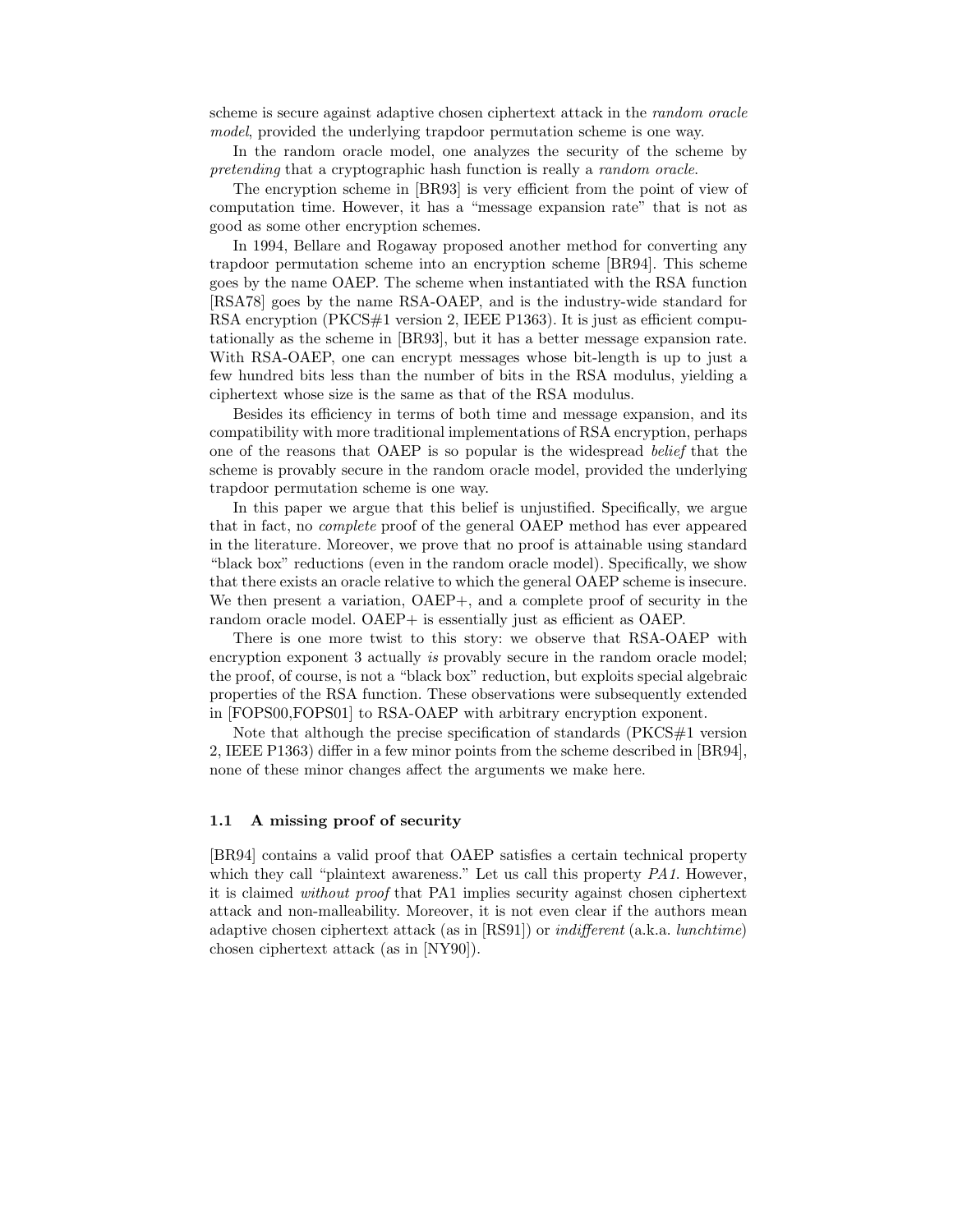Later, in [BDPR98], a new definition of "plaintext awareness" is given. Let us call this property  $PA2$ . It is claimed in [BDPR98] that OAEP is "plaintext" aware." It is not clear if the authors mean to say that OAEP is PA1 or PA2; in any event, they certainly do not prove anything new about OAEP in [BDPR98]. Furthermore, [BDPR98] contains a valid proof that PA2 implies security against adaptive chosen ciphertext attack.

Notice that nowhere in this chain of reasoning is a proof that OAEP is secure against adaptive chosen ciphertext attack. What is missing is a proof that either OAEP is PA2, or that PA1 implies security against adaptive chosen ciphertext attack.

We should point out, however, that PA1 is trivially seen to imply security against indifferent chosen ciphertext attack, and thus OAEP is secure against indifferent chosen ciphertext attack. However, this is a strictly weaker and much less useful notion of security than security against adaptive chosen ciphertext attack.

### 1.2 Our contributions

In §4, we give a rather informal argument that there is a non-trivial obstruction to obtaining a complete proof of security for OAEP against adaptive chosen ciphertext attack (in the random oracle model).

In §5, we give more formal and compelling evidence for this. Specifically, we prove that if one-way trapdoor permutation schemes with an additional special property exist, then OAEP when instantiated with such a one-way trapdoor permutation scheme is in fact insecure. We do not know how to prove the existence of such special one-way trapdoor permutation schemes (assuming, say, that oneway trapdoor permutation schemes exist at all). However, we prove that there exists an oracle, relative to which such special one-way trapdoor permutation schemes exists. It follows that relative to an oracle, the OAEP construction is not secure.

Actually, our proofs imply something slightly stronger: relative to an oracle, OAEP is malleable with respect to a chosen plaintext attack.

Of course, such relativized results do not necessarily imply anything about the ordinary, unrelativized security of OAEP. But they do imply that standard proof techniques, in which the adversary and the trapdoor permutation are treated as "black boxes," cannot possibly yield a proof of security, since they would relativize. Certainly, all of the arguments in [BR94] and [BDPR98] involve only "black box" reductions, and so they cannot possibly be modified to yield a proof of security.

In §6, we present a new scheme, called OAEP+. This is a variation of OAEP that is essentially just as efficient in all respects as OAEP, but for which we provide a complete, detailed proof of security against adaptive chosen ciphertext attack. Moreover, the security reduction for OAEP+ is somewhat tighter than for OAEP.

We conclude the paper in  $\S7$  on a rather ironic note. After considering other variations of OAEP, we sketch a proof that RSA-OAEP with encryption expo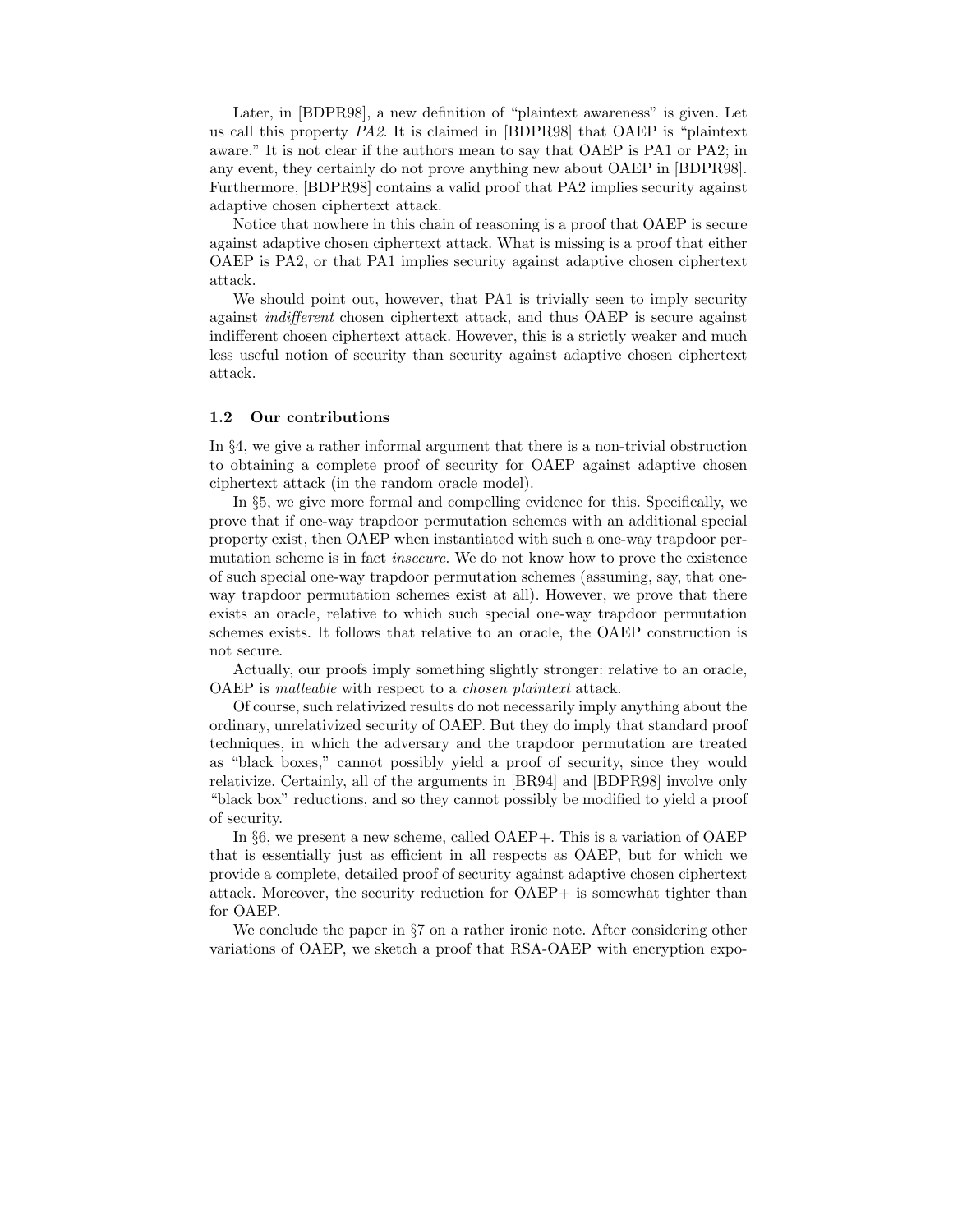nent 3 actually is secure in the random oracle model. This fact, however, makes essential use of Coppersmith's algorithm [Cop96] for solving low-degree modular equations. This proof of security does not generalize to large encryption exponents, and in particular, it does not cover the popular encryption exponent  $2^{16} + 1.$ 

Part of the irony of this observation is that Coppersmith viewed his own result as a reason not to use exponent 3, while here, it ostensibly gives one reason why one perhaps should use exponent 3.

It is also worth noting here that by using Coppersmith's algorithm, one gets a fairly tight security reduction for exponent-3 RSA-OAEP, and an even tighter reduction for exponent-3 RSA-OAEP+. These reductions are much more efficient than either the (incorrect) reduction for OAEP in [BR94], or our general reduction for OAEP+. Indeed, these general reductions are so inefficient that they fail to provide any truly meaningful security guarantees for, say, 1024-bit RSA, whereas with the use of Coppersmith's algorithm, the security guarantees are much more meaningful.

Subsequent to the distribution of the original version of this paper [Sho00], it was shown in [FOPS00] that RSA-OAEP with an arbitrary encryption exponent is indeed secure against adaptive chosen ciphertext attack in the random oracle model. We remark, however, that the reduction in [FOPS00] is significantly less efficient than our general reduction for OAEP+, and so it provides a less meaningful security guarantee for typical choices of security parameters. This may be a reason to consider using RSA-OAEP+ instead of RSA-OAEP.

We also mention the subsequent work of [Bon01], which considers OAEP-like variations of RSA as well as Rabin encryption.

Let us be clear about the implications of our results. They do not imply an attack on RSA-OAEP. They only imply that the original justification for the belief that OAEP in general—and hence RSA-OAEP in particular—is resistant against adaptive chosen ciphertext attack was invalid. As it turns out, our observations on exponent-3 RSA-OAEP, and the more general results of [FOPS00] on arbitrary-exponent RSA-OAEP, imply that RSA-OAEP is indeed secure against adaptive chosen ciphertext attack in the random oracle model. However, the security of RSA-OAEP does not follow from the security of OAEP in general, but rather, relies on specific algebraic properties of the RSA function.

Before moving ahead, we recall some definitions in  $\S$ 2, and the OAEP scheme itself in §3.

## 2 Preliminaries

### 2.1 Security against chosen ciphertext attack

We recall the definition of security against adaptive chosen ciphertext attack. We begin by describing the attack scenario.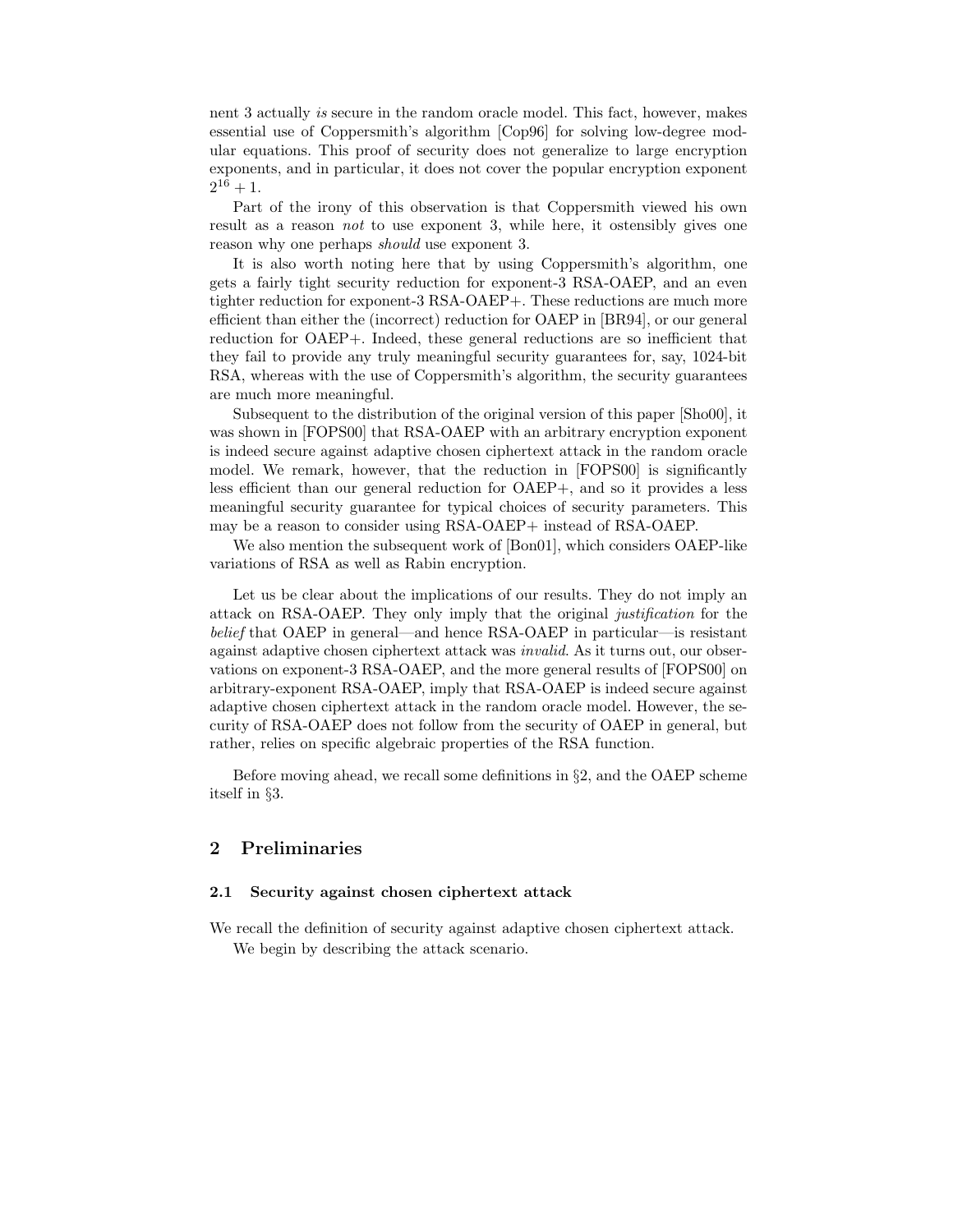- Stage 1 The key generation algorithm is run, generating the public key and private key for the cryptosystem. The adversary, of course, obtains the public key, but not the private key.
- Stage 2 The adversary makes a series of arbitrary queries to a decryption oracle. Each query is a ciphertext  $y$  that is decrypted by the decryption oracle, making use of the private key of the cryptosystem. The resulting decryption is given to the adversary. The adversary is free to construct the ciphertexts in an arbitrary way—it is certainly not required to compute them using the encryption algorithm.
- **Stage 3** The adversary prepares two messages  $x_0, x_1$ , and gives these to an encryption oracle. The encryption oracle chooses  $b \in \{0,1\}$  at random, encrypts  $x_b$ , and gives the resulting "target" ciphertext  $y^*$  to the adversary. The adversary is free to choose  $x_0$  and  $x_1$  in an arbitrary way, except that if message lengths are not fixed by the cryptosystem, then these two messages must nevertheless be of the same length.
- **Stage 4** The adversary continues to submit ciphertexts  $y$  to the decryption oracle, subject only to the restriction that  $y \neq y^*$ .

**Stage 5** The adversary outputs  $b \in \{0, 1\}$ , representing its "guess" of b.

That completes the description of the attack scenario.

The adversary's *advantage* in this attack scenario is defined to be  $|Pr[\hat{b} =$  $|b| - 1/2|$ .

A cryptosystem is defined to be secure against adaptive chosen ciphertext attack if for any efficient adversary, its advantage is negligible.

Of course, this is a complexity-theoretic definition, and the above description suppresses many details, e.g., there is an implicit security parameter which tends to infinity, and the terms "efficient" and "negligible" are technical terms, defined in the usual way. Also, we shall work in a uniform model of computation (i.e., Turing machines).

The definition of security we have presented here is from [RS91]. It is called IND-CCA2 in [BDPR98]. It is known to be equivalent to other notions, such as non-malleability [DDN91,BDPR98,DDN00], which is called NM-CCA2 in [BDPR98].

It is fairly well understood and accepted that this notion of security is the "right" one, in the sense that a general-purpose cryptosystem that is to be deployed in a wide range of applications should satisfy this property. Indeed, with this property, one can typically establish the security of larger systems that use such a cryptosystem as a component.

There are other, weaker notions of security against chosen ciphertext attack. For example, [NY90] define a notion that is sometimes called *security against* indifferent chosen ciphertext attack, or security against lunchtime attack. This definition of security is exactly the same as the one above, except that Stage 4 is omitted—that is, the adversary does not have access to the decryption oracle after it obtains the target ciphertext. While this notion of security may seem natural, it is actually not sufficient in many applications. This notion is called IND-CCA1 in [BDPR98].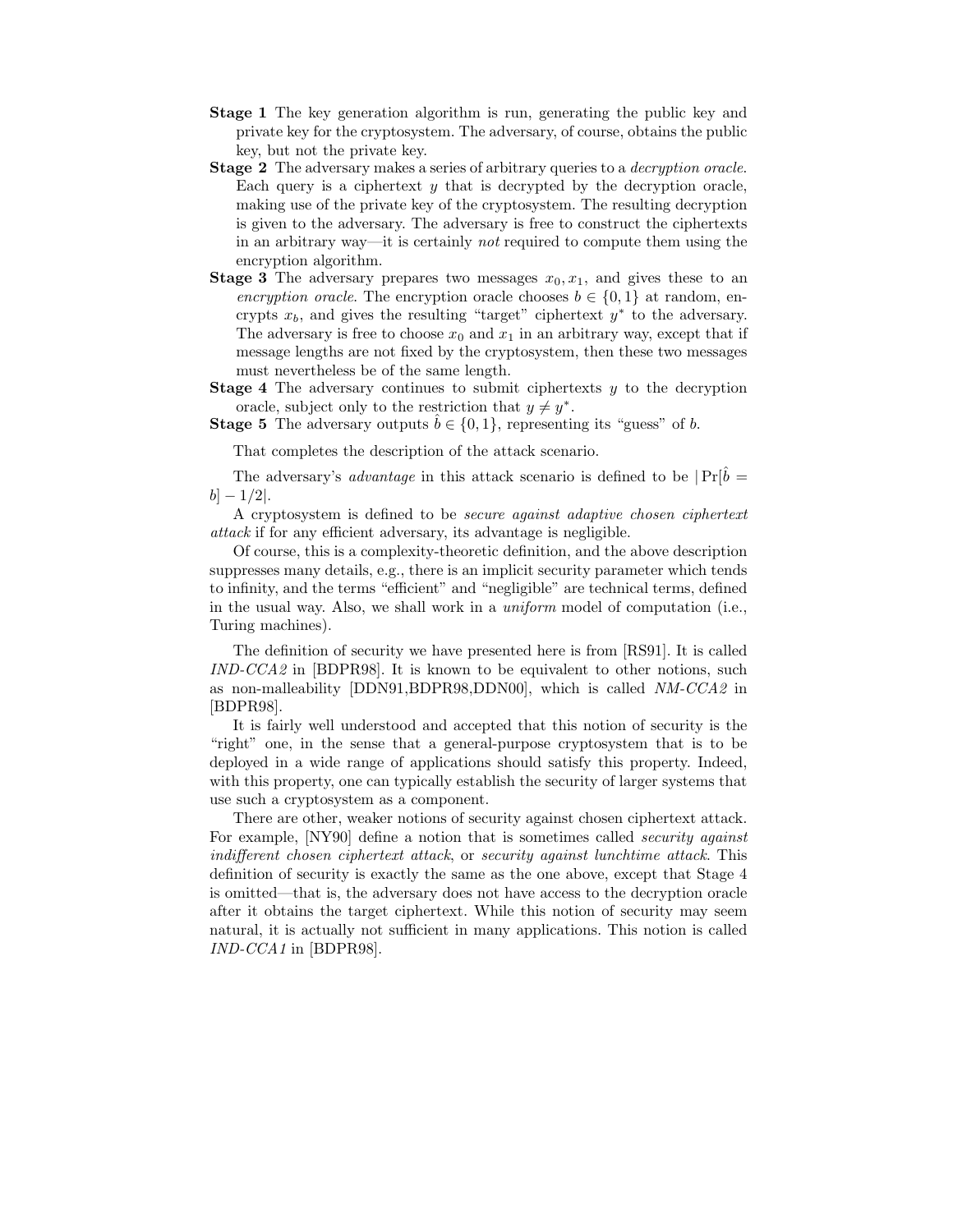#### 2.2 One-way trapdoor permutations

We recall the notion of a trapdoor permutation scheme. This consists of a probabilistic permutation generator algorithm that outputs (descriptions of) two algorithms f and g, such that the function computed by f is a permutation on the set of  $k$ -bit strings, and the function computed by  $q$  is its inverse.

An attack on a trapdoor permutation scheme proceeds as follows. First the generator is run, yielding  $f$  and  $g$ . The adversary is given  $f$ , but not  $g$ . Additionally, the adversary is given a random  $y \in \{0,1\}^k$ . The adversary then computes and outputs a string  $w \in \{0,1\}^k$ .

The adversary's success probability is defined to  $Pr[f(w) = y]$ .

The scheme is called a *one-way* trapdoor permutation scheme if for any efficient adversary, its success probability is negligible. As above, this is a complexity theoretic definition, and we have suppressed a number of details, including a security parameter, which is input to the permutation generator; the parameter  $k$ , as well as the running times of f and g, should be bounded by a polynomial in this security parameter.

### 2.3 The random oracle model

The random oracle model was introduced in [BR93] as a means of heuristically analyzing a cryptographic primitive or protocol. In this approach, one equips all of the algorithms associated with the primitive or protocol (including the adversary's algorithms) with oracle access to one or more functions. Each of these functions is a map from  $\{0,1\}^a$  to  $\{0,1\}^b$ , for some specified values a and b. One then reformulates the definition of security so that in the attack game, each of these functions is chosen at random from the set of all functions mapping  $\{0,1\}^a$  to  $\{0,1\}^b$ .

In an actual implementation, one typically instantiates these random oracles as cryptographic hash functions.

Now, a proof of security in the random oracle model does not necessarily imply anything about security in the "real world" where actual computation takes place (see [CGH98]). Nevertheless, it seems that designing a scheme so that it is provably secure in the random oracle model is a good engineering principle, at least when all known schemes that are provably secure without the random oracle heuristic are too impractical. Subsequent to [BR93], many other papers have proposed and analyzed cryptographic schemes in the random oracle model.

## 3 OAEP

We now describe the OAEP encryption scheme, as described in  $\S6$  of [BR94].

The general scheme makes use of a one-way trapdoor permutation. Let f be the permutation, acting on  $k$ -bit strings, and  $q$  its inverse. The scheme also makes use of two parameters  $k_0$  and  $k_1$ , which should satisfy  $k_0 + k_1 < k$ . It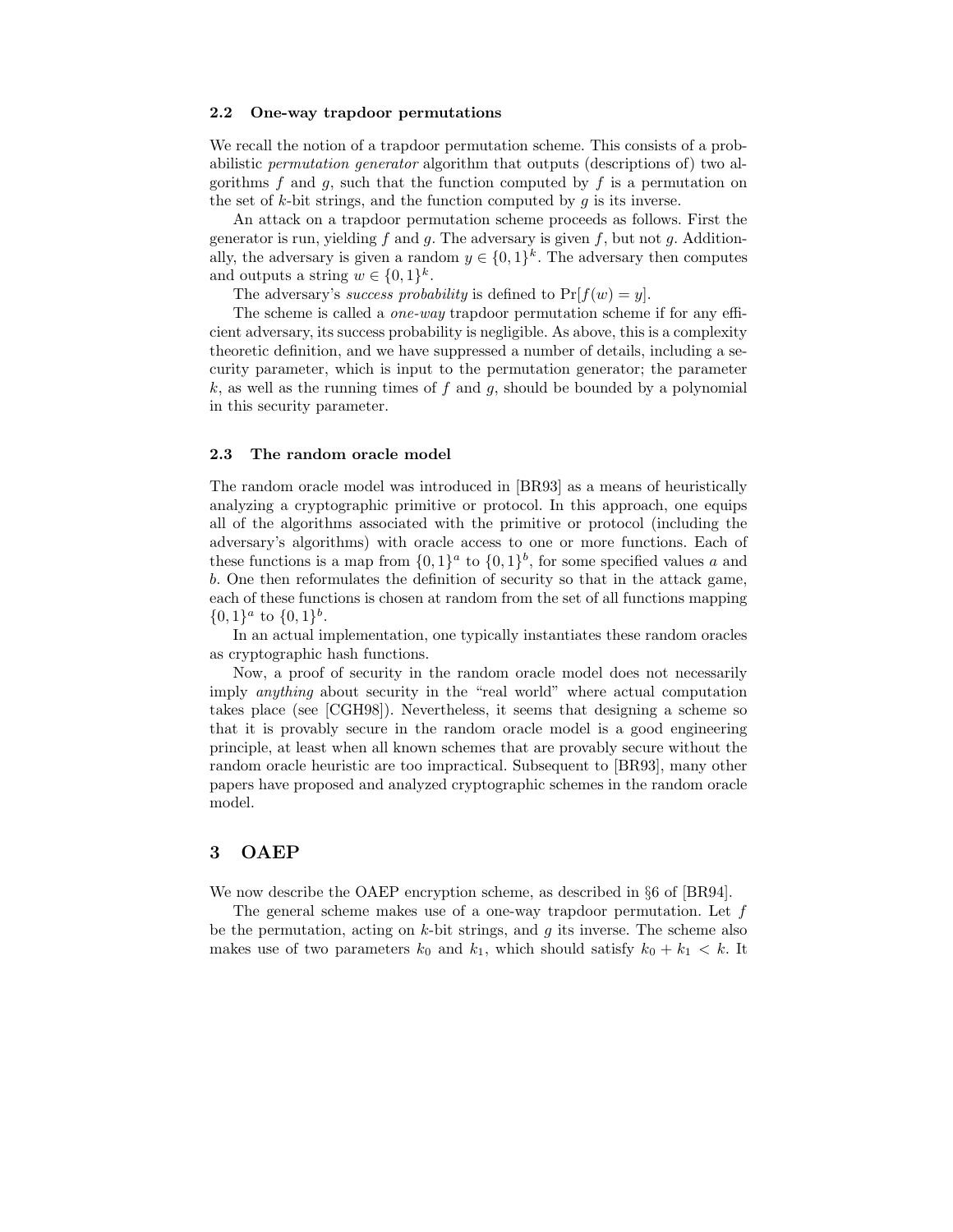should also be the case that  $2^{-k_0}$  and  $2^{-k_1}$  are negligible quantities. The scheme encrypts messages  $x \in \{0,1\}^n$ , where  $n = k - k_0 - k_1$ .

The scheme also makes use of two functions,  $G: \{0,1\}^{k_0} \to \{0,1\}^{n+k_1}$ , and  $H: \{0,1\}^{n+k_1} \longrightarrow \{0,1\}^{k_0}$ . These two functions will be modeled as random oracles in the security analysis.

We describe the key generation, encryption, and decryption algorithms of the scheme.

Key generation This simply runs the generator for the one-way trapdoor permutation scheme, obtaining  $f$  and  $g$ . The public key is  $f$ , and the private key is  $q$ .

**Encryption** Given a plaintext  $x$ , the encryption algorithm randomly chooses  $r \in \{0,1\}^{k_0}$ , and then computes

$$
s \in \{0,1\}^{n+k_1}, \ t \in \{0,1\}^{k_0}, \ w \in \{0,1\}^k, \ y \in \{0,1\}^k
$$

as follows:

$$
s = G(r) \oplus (x \parallel 0^{k_1}), \tag{1}
$$

$$
t = H(s) \oplus r,\tag{2}
$$

$$
w = s \parallel t,\tag{3}
$$

$$
y = f(w). \tag{4}
$$

The ciphertext is y.

**Decryption** Given a ciphertext  $y$ , the decryption algorithm computes

$$
w \in \{0,1\}^k, \ s \in \{0,1\}^{n+k_1}, \ t \in \{0,1\}^{k_0}, \ r \in \{0,1\}^{k_0},
$$
  

$$
z \in \{0,1\}^{n+k_1}, \ x \in \{0,1\}^n, \ c \in \{0,1\}^{k_1}
$$

as follows:

$$
w = g(y),\tag{5}
$$

$$
a = w[0, x + k, 1]
$$

$$
(6)
$$

$$
s = w[0...n+k_1-1],
$$
  
\n
$$
t = w[n+k_1...k].
$$
\n(6)

$$
t = w[n + \kappa_1 \dots \kappa],
$$
  
\n
$$
r = H(s) \oplus t,
$$
 (8)

$$
z = G(r) \oplus s,\tag{9}
$$

$$
x = z[0 \dots n-1],\tag{10}
$$

$$
c = z[n \dots n + k_1 - 1]. \tag{11}
$$

If  $c = 0^{k_1}$ , then the algorithm outputs the cleartext x; otherwise, the algorithm rejects the ciphertext, and does not output a cleartext.

## 4 An informal argument that OAEP cannot be proven secure

In this section, we discuss the gap in the proof in [BR94]. The reader may safely choose to skip this section upon first reading.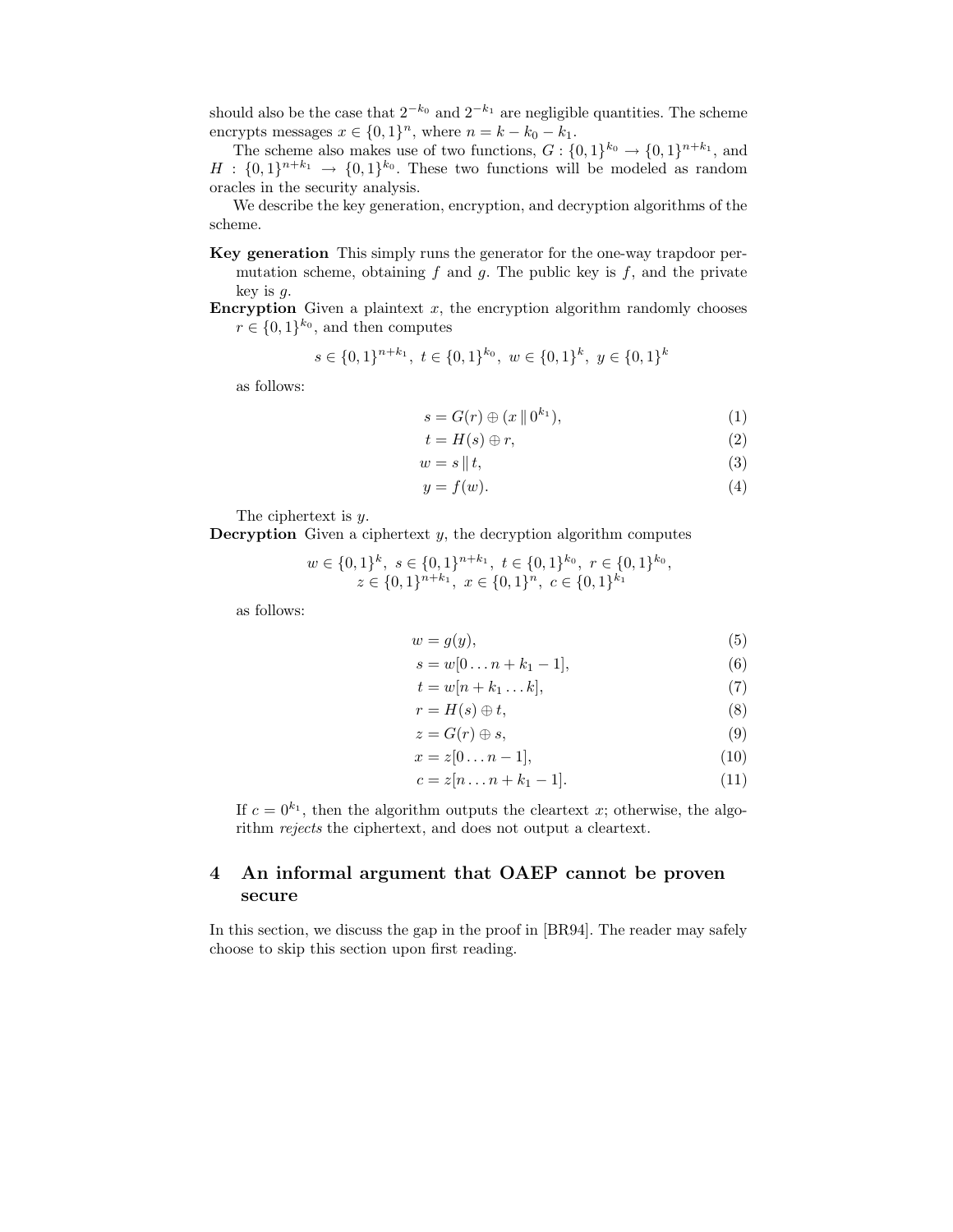We first recall the main ideas of the proof in [BR94] that OAEP is "plaintext" aware" in the random oracle model, where  $G$  and  $H$  are modeled as random oracles.

The argument shows how a simulator that has access to a table of input/output values for the points at which  $G$  and  $H$  were queried can simulate the decryption oracle without knowing the private key. As we shall see, one must distinguish between random oracle queries made by the adversary and random oracle queries made by the encryption oracle. This is a subtle point, but the failure to make this distinction is really at the heart of the flawed reasoning in [BR94].

To make our arguments clearer, we introduce some notational conventions. First, any ciphertext y implicitly defines values  $w, s, t, r, z, x, c$  via the decryption equations (5)-(11). Let  $y^*$  denote the target ciphertext, and let  $w^*, s^*, t^*, r^*, z^*, x^*, c^*$  be the corresponding implicitly defined values for  $y^*$ . Note that  $x^* = x_b$  and  $c^* = 0^{k_1}$ .

Let  $S_G$  the set of values r at which G was queried by the adversary. Also, let  $S_H$  be the set of values s at which H was queried by the adversary. Further, let  $S_G^* = S_G \cup \{r^*\}$  and  $S_H^* = S_H \cup \{s^*\}$ , where  $r^*, s^*$  are the values implicitly defined by  $y^*$ , as described above. We view these sets as growing incrementally as the adversary's attack proceeds—elements are added to these only when a random oracle is queried by the adversary or by the encryption oracle.

Suppose the simulator is given a ciphertext  $y$  to decrypt. One can show that if  $r \notin S_G^*$ , then with overwhelming probability the actual decryption algorithm would reject y; this is because in this case, s and  $G(r)$  are independent, and so the probability that  $c = 0^{k_1}$  is  $2^{-k_1}$ . Moreover, if  $s \notin S_H^*$ , then with overwhelming probability,  $r \notin S_G^*$ ; this is because in this case, t and  $H(s)$  are independent, and so  $r$  is independent of the adversary's view. From this argument, it follows that the actual decryption algorithm would reject with overwhelming probability, unless  $r \in S_G^*$  and  $s \in S_H^*$ .

If the decryption oracle simulator (a.k.a., plaintext extractor) has access to  $S_G^*$  and  $S_H^*$ , as well as the corresponding outputs of G and H, then it can effectively simulate the decryption without knowing the secret key, as follows. It simply enumerates all  $r' \in S_G^*$  and  $s' \in S_H^*$ , and for each of these computes

$$
t' = H(s') \oplus r', \ w' = s' \parallel t', \ y' = f(w').
$$

If y' is equal to y, then it computes the corresponding  $x'$  and  $c'$  values, via the equations (10) and (11); if  $c' = 0^{k_1}$ , it outputs x', and otherwise rejects. If no y' equals y, then it simply outputs reject.

Given the above arguments, it is easy to see that this simulated decryption oracle behaves exactly like the actual decryption oracle, except with negligible probability. Certainly, if some  $y' = y$ , the simulator's response is correct, and if no  $y' = y$ , then the above arguments imply that the real decryption oracle would have rejected y with overwhelming probability.

From this, one would like to conclude that the decryption oracle does not help the adversary. But this reasoning is invalid. Indeed, the adversary in the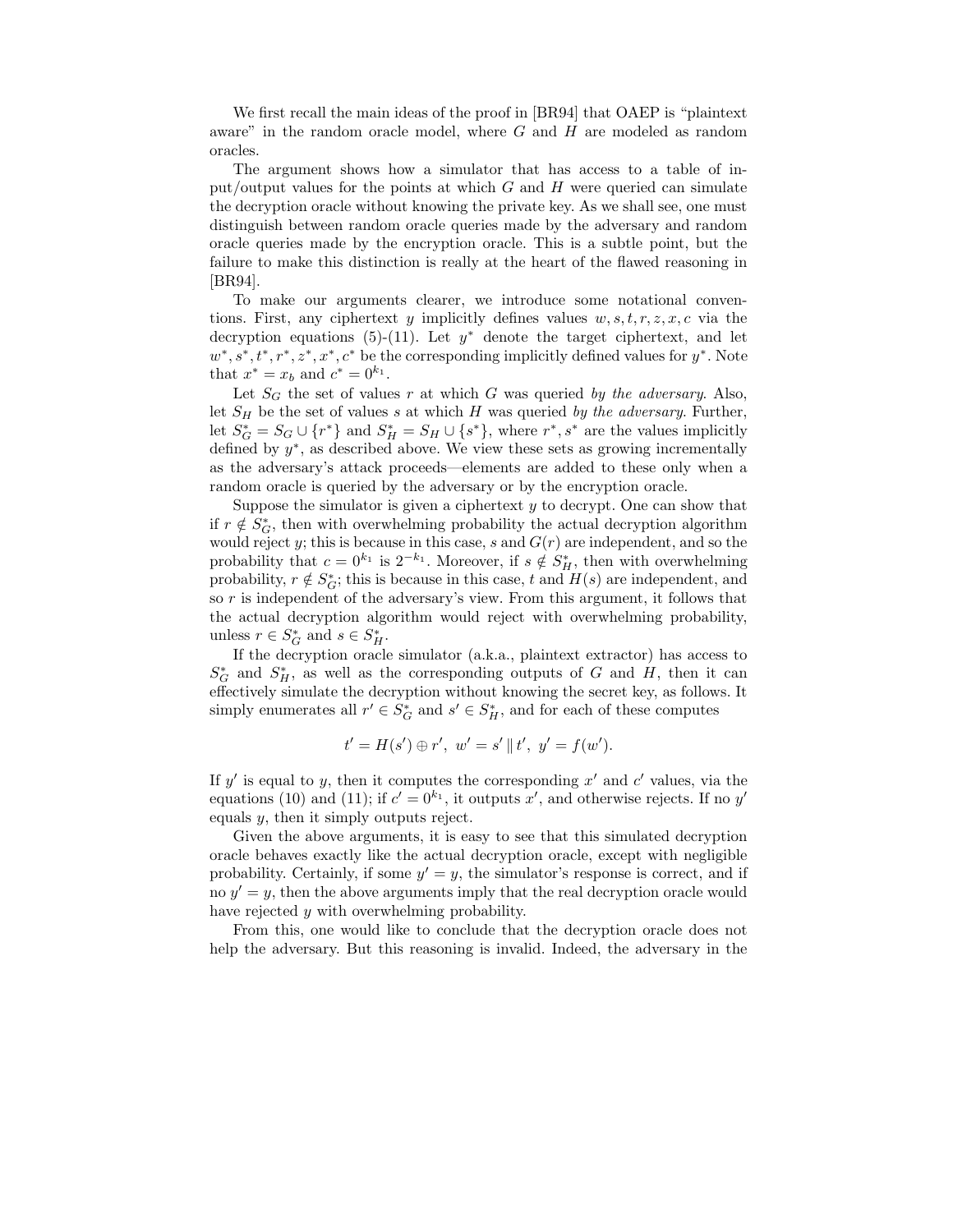actual attack has access to  $S_G$  and  $S_H$ , along with the corresponding outputs of G and H, but does not have direct access to  $r^*$ ,  $G(r^*)$ ,  $s^*$ ,  $H(s^*)$ . Thus, the above decryption simulator has more power than does the adversary. Moreover, if we give the decryption simulator access to  $r^*$ ,  $G(r^*)$ ,  $s^*$ ,  $H(s^*)$ , then the proof that  $x^*$  is well hidden, unless the adversary can invert f, is doomed to failure: if the simulator needs to "know"  $r^*$  and  $s^*$ , then it must already "know"  $w^*$ , and so one can not hope use the adversary to compute something that the simulator did not already know.

On closer observation, it is clear that the decryption simulator does not need to know  $s^*$ ,  $G(s^*)$ : if  $s = s^*$ , then it must be the case that  $t \neq t^*$ , which implies that  $r \neq r^*$ , and so  $c = 0^{k_1}$  with negligible probability. Thus, it is safe to reject all ciphertexts y such that  $s = s^*$ .

If one could make an analogous argument that the decryption simulator does not need to know  $r^*$ ,  $G(r^*)$ , we would be done. This is unfortunately not the case, as the following example illustrates.

The arguments in [BR94] simply do not take into account the random oracle queries made by the decryption oracle. All these arguments really show is that OAEP is secure against indifferent chosen ciphertext attack.

### 4.1 An example

Suppose that we have an algorithm that actually can invert  $f$ . Now of course, in this case, we will not be able to construct a counter-example to the security of OAEP, but we will argue that the proof technique fails. In particular, we show how to build an adversary that uses the  $f$ -inverting algorithm to break the cryptosystem, but it does so in such a way that no simulator given black box access to the adversary and its random oracle queries can use our adversary to compute  $f^{-1}(y^*)$  for a given value of  $y^*$ .

We now describe adversary. Upon obtaining the target ciphertext  $y^*$ , the adversary computes  $w^*$  using the algorithm for inverting  $f$ , and then extracts the corresponding values  $s^*$  and  $t^*$ . The adversary then chooses an arbitrary, non-zero  $\Delta \in \{0,1\}^n$ , and computes:

$$
s = s^* \oplus (\Delta \|\,0^{k_1}), \ t = t^* \oplus H(s^*) \oplus H(s), \ w = s \,\|\, t, \ y = f(w).
$$

It is easily verified that y is a valid encryption of  $x = x^* \oplus \Delta$ , and clearly  $y \neq y^*$ . So if the adversary submits  $y$  to the decryption oracle, he obtains  $x$ , from which he can then easily compute  $x^*$ .

This adversary clearly breaks the cryptosystem—in fact, its advantage is  $1/2$ . However, note in this attack, the adversary only queries the oracle H at the points s and s<sup>\*</sup>. It never queries the oracle G at all. In fact  $r = r^*$ , and the attack succeeds just where the gap in the proof was identified above.

What information has a simulator learned by interacting with the adversary as a black box? It has only learned  $s^*$  and  $s$  (and hence  $\overrightarrow{\Delta}$ ). So it has learned the first  $n + k_1$  bits of the pre-image of  $y^*$ , but the last  $k_0$  remain a complete mystery to the simulator, and in general, they will not be easily computable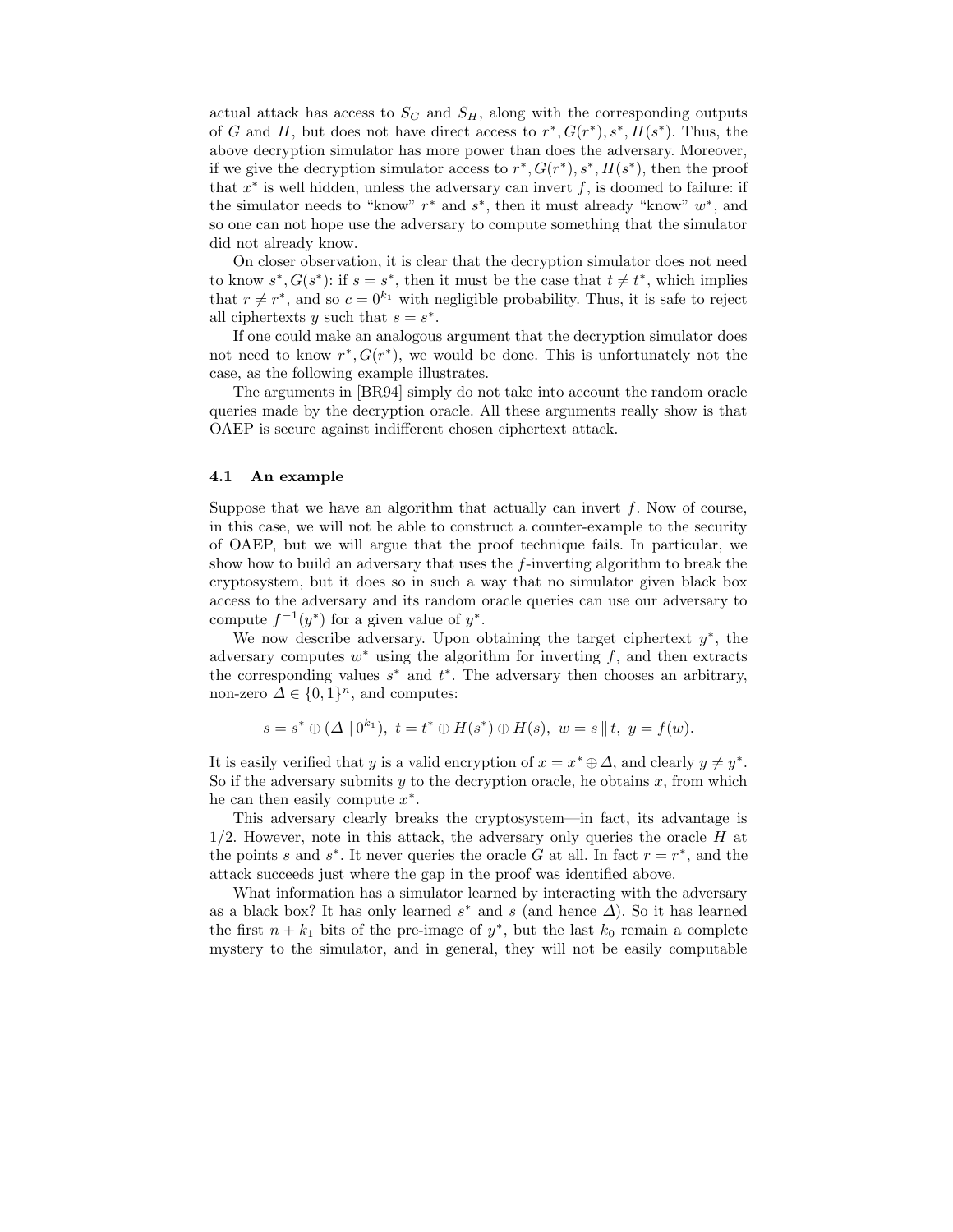from the first  $n + k_1$  bits. The simulator also has seen the value y submitted to the decryption oracle, but it does not seem likely that this can be used by the simulator to any useful effect.

## 5 Formal evidence that the OAEP construction is not sound

In this section, we present strong evidence that the OAEP construction is not sound. First, we show that if a special type of one-way trapdoor permutation  $f_0$ exists, then in fact, we can construct another one-way trapdoor permutation f such that OAEP using  $f$  is *insecure*. Although we do not know how to explicitly construct such a special  $f_0$ , we can show that there is an oracle relative to which one exists. Thus, there is an oracle relative to which OAEP is insecure. This in turn implies that there is no standard "black box" security reduction for OAEP.

Definition 1. We call a permutation generator XOR-malleable if the following property holds. There exists an efficient algorithm  $U$ , such that for infinitely many values of the security parameter,  $U(f_0, f_0(t), \delta) = f_0(t \oplus \delta)$  with nonnegligible probability. Here, the probability is taken over the random bits of the permutation generator, and random bit strings t and  $\delta$  in the domain  $\{0,1\}^{k_0}$  of the generated permutation  $f_0$ .

Theorem 1. If there exists an XOR-malleable one-way trapdoor permutation scheme, then there exists a one-way trapdoor permutation scheme such that when OAEP is instantiated with this scheme, the resulting encryption scheme is insecure (in the random oracle model).

We now prove this theorem, which is based on the example presented in  $\S 4.1$ .

Let  $f_0$  be the given XOR-malleable one-way trapdoor permutation on  $k_0$ bit strings. Let U be the algorithm that computes  $f_0(t \oplus \delta)$  from  $(f_0, f_0(t), \delta)$ . Choose  $n > 0$ ,  $k_1 > 0$ , and set  $k = n + k_0 + k_1$ . Let f be the permutation on k-bit strings defined as follows: for  $s \in \{0,1\}^{n+k_1}, t \in \{0,1\}^{k_0}$ , let  $f(s \mid t) = s \mid f_0(t)$ .

It is clear that  $f$  is a one-way trapdoor permutation.

Now consider the OAEP scheme that uses this  $f$  as its one-way trapdoor permutation, and uses the parameters  $k, n, k_0, k_1$  for the padding scheme.

Recall our notational conventions: any ciphertext  $y$  implicitly defines values  $w, s, t, r, z, x, c$ , and the target ciphertext  $y^*$  implicitly defines  $w^*, s^*, t^*, r^*, z^*, x^*, c^*.$ 

We now describe the adversary. Upon obtaining the target ciphertext  $y^*$ , the adversary decomposes  $y^*$  as  $y^* = s^* || f_0(t^*)$ . The adversary then chooses an arbitrary, non-zero  $\Delta \in \{0,1\}^n$ , and computes:

$$
s = s^* \oplus (\Delta \, \| \, 0^{k_1}), \ v = U(f_0, f_0(t^*), H(s^*) \oplus H(s)), \ y = s \, \| \, v.
$$

It is easily verified that y is a valid encryption of  $x = x^* \oplus \Delta$ , provided  $v =$  $f_0(t^* \oplus H(s^*) \oplus H(s))$ , which by our assumption of XOR-malleability occurs with non-negligible probability. Indeed, we have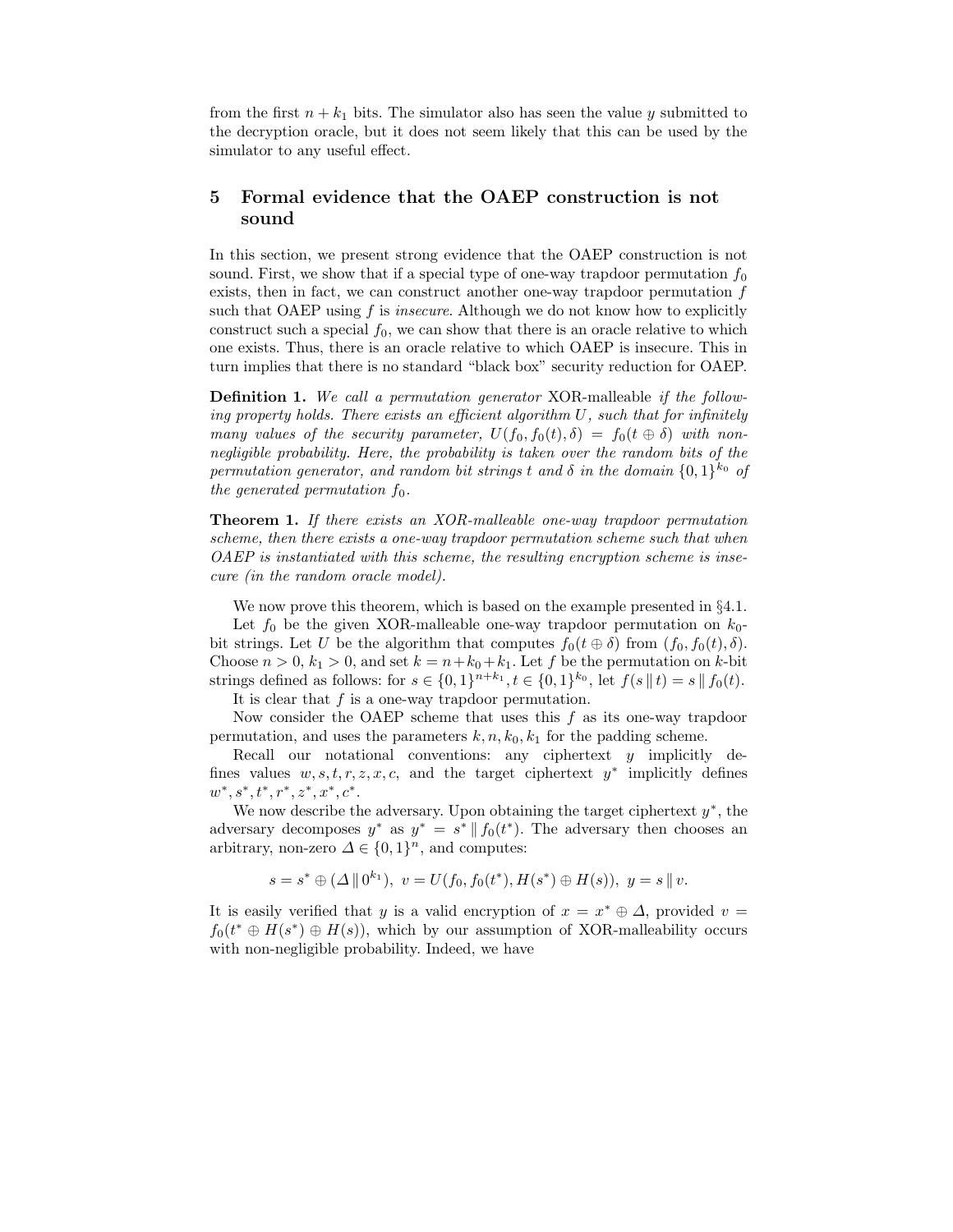$$
t = t^* \oplus H(s^*) \oplus H(s),
$$
  
\n
$$
r = H(s) \oplus t = H(s^*) \oplus t^* = r^*,
$$
  
\n
$$
z = G(r) \oplus s = G(r^*) \oplus s^* \oplus (\Delta || 0^{k_1}) = (x^* \oplus \Delta) || 0^{k_1}.
$$

So if the adversary submits  $y$  to the decryption oracle, he obtains  $x$ , from which he can then easily compute  $x^*$ .

This adversary clearly breaks the cryptosystem. That completes the proof of the theorem.

Note that in the above attack,  $r = r^*$  and the adversary never explicitly queried G at r, but was able to "hijack"  $G(r)$  from the encryption oracle—this is the essence of the problem with OAEP.

Note that this also attack shows that the scheme is malleable with respect to chosen plaintext attack.

Of course, one might ask if it is at all reasonable to believe that XORmalleable one-way trapdoor permutations exist at all. First of all, note that the standard RSA function is a one-way trapdoor permutation that is not XORmalleable, but is still malleable in a very similar way: given  $\alpha = (a^e \mod N)$ and  $(b \mod N)$ , we can compute  $((ab)^e \mod N)$  as  $(\alpha \cdot (b^e \mod N))$ . Thus, we can view the RSA function itself as a kind of malleable one-way trapdoor permutation, but where XOR is replaced by multiplication mod N. In fact, one could modify the OAEP scheme so that  $t, H(s)$  and r are numbers mod N, and instead of the relation  $t = H(s) \oplus r$ , we would use the relation  $t = H(s) \cdot r \mod N$ . It would seem that if there were a proof of security for OAEP, then it should go through for this variant of OAEP as well. But yet, this variant of OAEP is clearly insecure, even though the underlying trapdoor permutation is presumably one way.

Another example is exponentiation in a finite abelian group. For a group element g, the function mapping  $a$  to  $g^a$  is malleable with respect to both addition and multiplication modulo the order of g. Although for appropriate choices of groups this function is a reasonable candidate for a one-way permutation, it does not have a trapdoor.

Beyond this, we prove a relativized result.

Theorem 2. There exists an oracle, relative to which XOR-malleable one-way trapdoor permutations exist.

This theorem provides some evidence that the notion of an XOR-malleable one-way trapdoor permutation scheme is not a priori vacuous.

Also, Theorems 1 and 2 imply the following.

Corollary 1. There exists an oracle, relative to which the OAEP construction is insecure.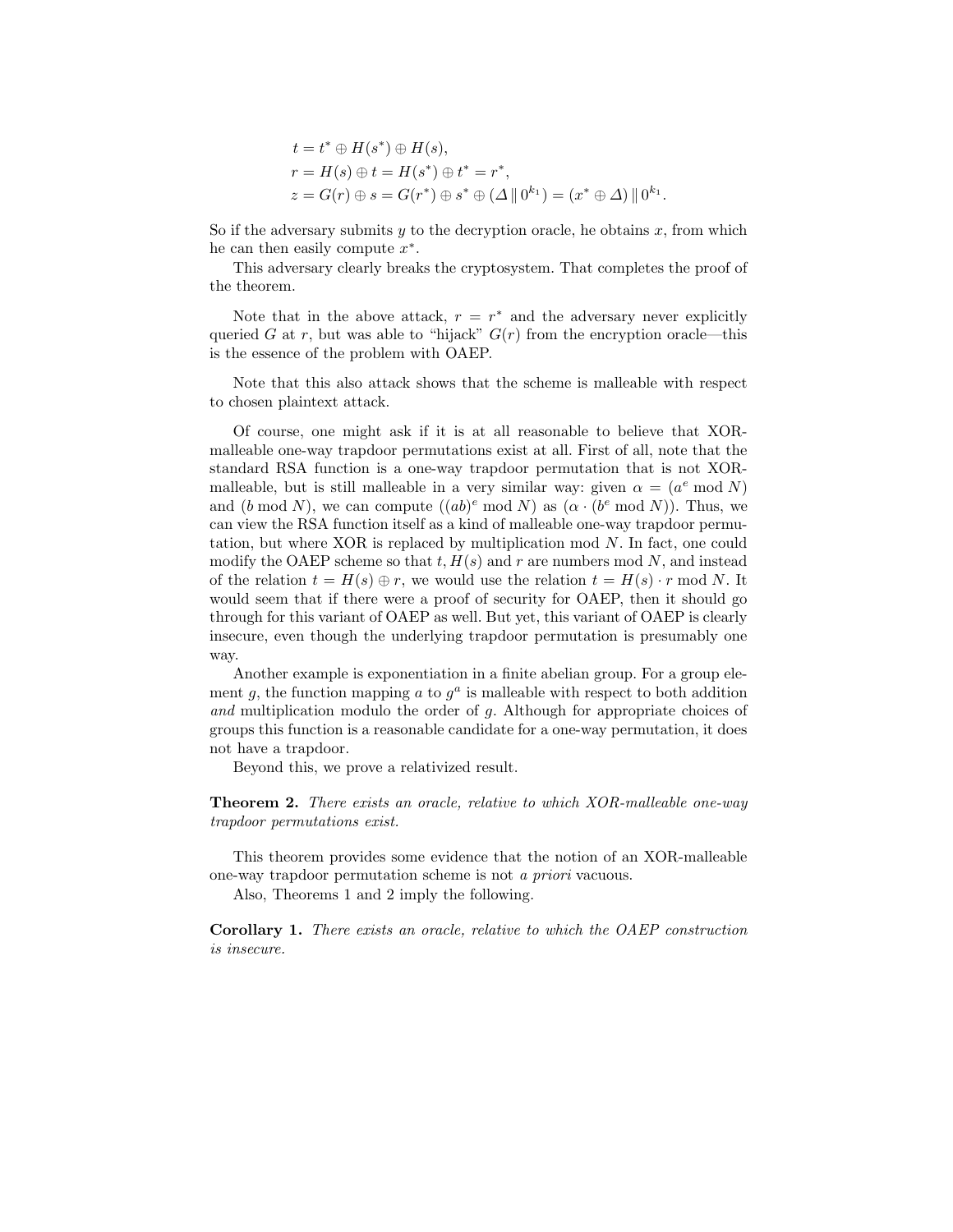We should stress the implications of this corollary.

Normally, to prove the security of a cryptographic system, one proves this via a "black box" security reduction from solving the underlying "hard" problem to breaking the cryptographic system. Briefly, such a reduction for a cryptosystem based on a general trapdoor permutation scheme would be an efficient, probabilistic algorithm that inverts a permutation  $f$  on a random point, given oracle access to an adversary that successfully breaks cryptosystem (instantiated with f) and the permutation f. It should work for all adversaries and all permutations, even ones that are not efficiently computable, or even computable at all. Whatever the adversary's advantage is in breaking the cryptosystem, the success probability of the inversion algorithm should not be too much smaller.

We do not attempt to make a more formal or precise definition of a black-box security reduction, but it should be clear that any such reduction would imply security relative to any oracle. So Corollary 1 implies that there is no black-box security reduction for OAEP.

For lack of space, we do not present the proof of Theorem 2 in this extended abstract. The reader is referred to the full-length version of this paper [Sho00].

### $6$  OAEP+

We now describe the OAEP+ encryption scheme, which is just a slight modification of the OAEP scheme.

The general scheme makes use of a one-way trapdoor permutation. Let f be the permutation, acting on  $k$ -bit strings, and  $g$  its inverse. The scheme also makes use of two parameters  $k_0$  and  $k_1$ , which should satisfy  $k_0 + k_1 < k$ . It should also be the case that  $2^{-k_0}$  and  $2^{-k_1}$  are negligible quantities. The scheme encrypts messages  $x \in \{0,1\}^n$ , where  $n = k - k_0 - k_1$ .

The scheme also makes use of three functions:

$$
G: \{0,1\}^{k_0} \to \{0,1\}^n, H': \{0,1\}^{n+k_0} \to \{0,1\}^{k_1}, H: \{0,1\}^{n+k_1} \to \{0,1\}^{k_0}.
$$

These three functions will be modeled as independent random oracles in the security analysis.

We describe the key generation, encryption, and decryption algorithms of the scheme.

- Key generation This simply runs the generator for the one-way trapdoor permutation scheme, obtaining f and g. The public key is f, and the private key is  $q$ .
- **Encryption** Given a plaintext  $x$ , the encryption algorithm randomly chooses  $r \in \{0,1\}^{k_0}$ , and then computes

$$
s\in\{0,1\}^{n+k_1},\;t\in\{0,1\}^{k_0},\;w\in\{0,1\}^k,\;y\in\{0,1\}^k
$$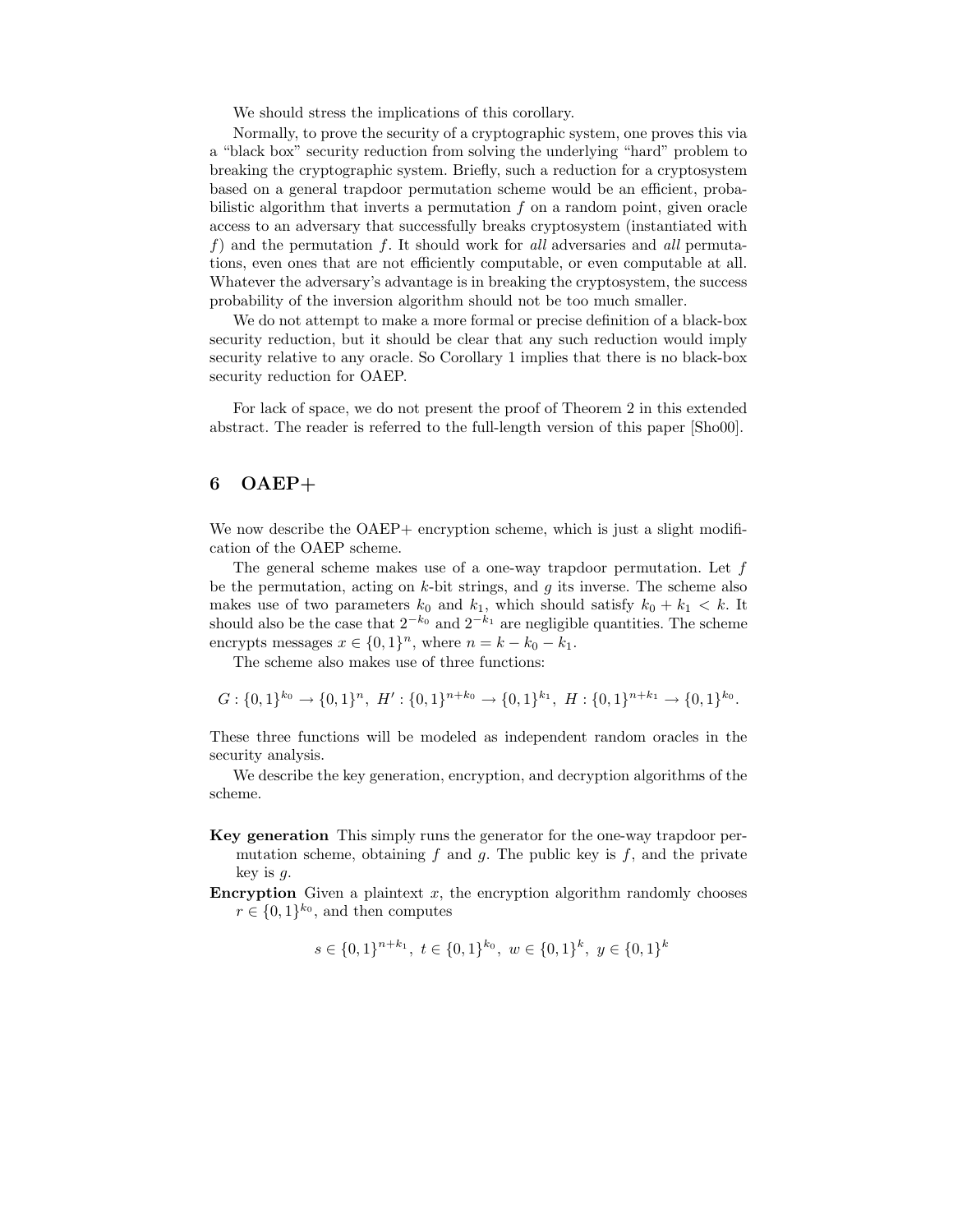as follows:

$$
s = (G(r) \oplus x) \parallel H'(r \parallel x), \tag{12}
$$

$$
t = H(s) \oplus r,\tag{13}
$$

$$
w = s \parallel t,\tag{14}
$$

$$
y = f(w). \tag{15}
$$

The ciphertext is y.

**Decryption** Given a ciphertext  $y$ , the decryption algorithm computes

$$
w \in \{0,1\}^k, \ s \in \{0,1\}^{n+k_1}, \ t, r \in \{0,1\}^{k_0}, \ x \in \{0,1\}^n, \ c \in \{0,1\}^{k_1}
$$

as follows:

$$
w = g(y),\tag{16}
$$

$$
s = w[0 \dots n + k_1 - 1], \tag{17}
$$

$$
t = w[n + k_1 \dots k],\tag{18}
$$

$$
r = H(s) \oplus t,\tag{19}
$$

$$
x = G(r) \oplus s[0 \dots n-1], \tag{20}
$$

$$
c = s[n \dots n + k_1 - 1].\tag{21}
$$

If  $c = H'(r || x)$ , then the algorithm outputs the cleartext x; otherwise, the algorithm rejects the ciphertext, and does not output a cleartext.

**Theorem 3.** If the underlying trapdoor permutation scheme is one way, then OAEP+ is secure against adaptive chosen ciphertext attack in the random oracle model.

We start with some notations and conventions.

Let A be an adversary, and let  $G_0$  be the original attack game. Let b and  $\hat{b}$ be as defined in §2.1, and let  $S_0$  be the event that  $b = \hat{b}$ .

Let  $q_G, q_H$ , and  $q_{H'}$  bound the number of queries made by A to the oracles  $G, H$ , and  $H'$  respectively, and let  $q_D$  bound the number of decryption oracle queries.

We assume without loss of generality that whenever A makes a query of the form  $H'(r || x)$ , for any  $r \in \{0, 1\}^{k_0}, x \in \{0, 1\}^n$ , then A has previously made the query  $G(r)$ .

We shall show that

$$
|\Pr[S_0] - 1/2| \leq InvAdv(A') + (q_{H'} + q_D)/2^{k_1} + (q_D + 1)q_G/2^{k_0},
$$
 (22)

where  $InvAdv(A')$  is the success probability that a particular adversary  $A'$  has in breaking the one-way trapdoor permutation scheme on  $k$ -bit inputs. The time and space requirements of  $A'$  are related to those of  $A$  as follows:

$$
Time(A') = O(Time(A) + q_G q_H T_f + (q_G + q_{H'} + q_H + q_D)k); \tag{23}
$$

$$
Space(A') = O(Space(A) + (q_G + q_{H'} + q_H)k). \tag{24}
$$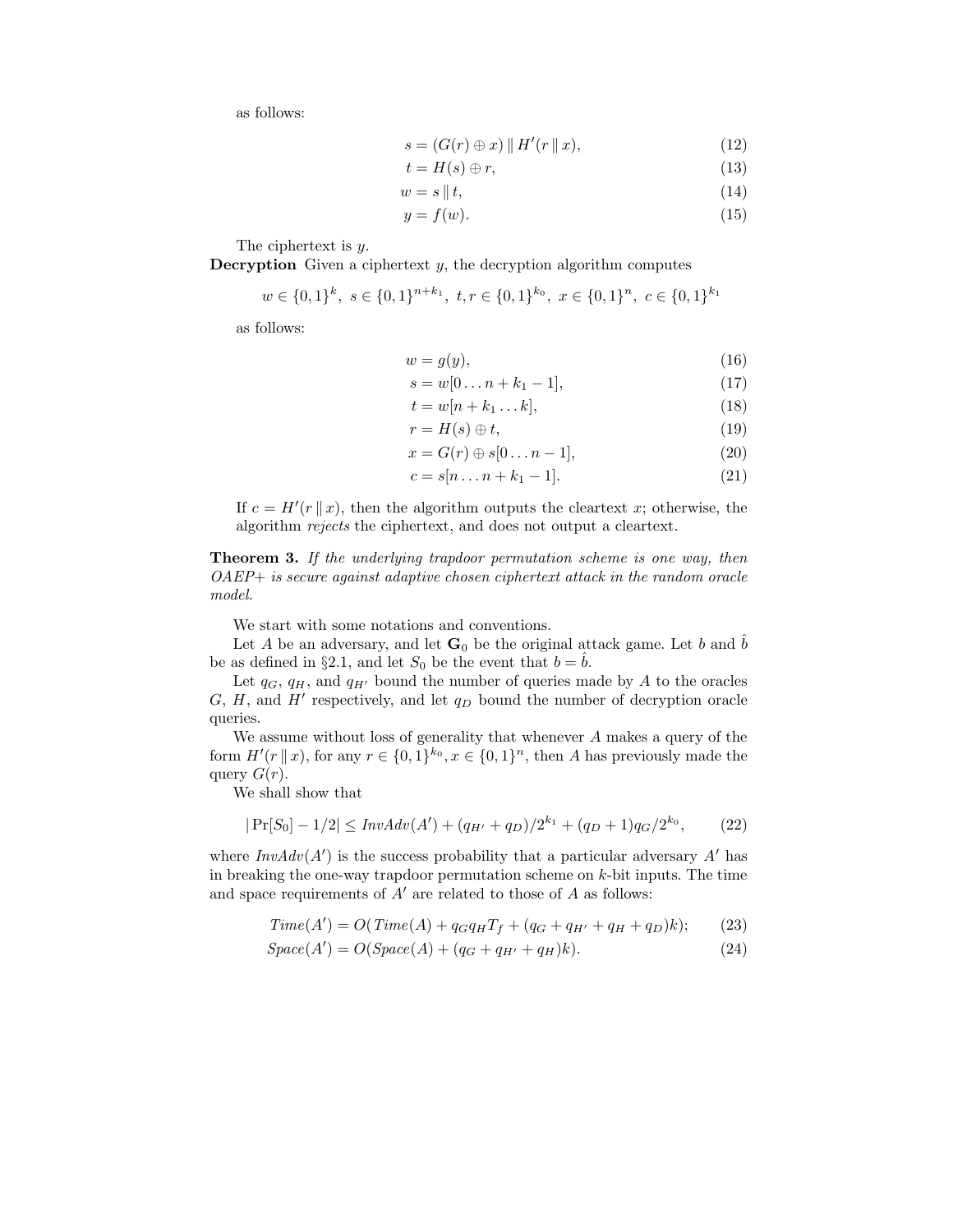Here,  $T_f$  is the time required to compute f, and space is measured in bits of storage. These complexity estimates assume a standard random-access model of computation.

Any ciphertext y implicitly defines values  $w, s, t, r, x, c$  via the decryption equations (16)-(21). Let  $y^*$  denote the target ciphertext, and let  $w^*, s^*, t^*, r^*, x^*, c^*$  be the corresponding implicitly defined values for  $y^*$ . Note that  $x^* = x_b$  and  $c^* = H'(r^* || x^*)$ .

We define sets  $S_G$  and  $S_H$ , as in §4, as follows. Let  $S_G$  be the set of values r at which G was queried by A. Also, let  $S_H$  be the set of values s at which H was queried by A. Additionally, define  $S_{H'}$  to be the set of pairs  $(r, x)$  such that H' was queried at r  $||x||$  by A. We view these sets as growing incrementally as A's attack proceeds—elements are added to these only when a random oracle is queried by A.

We also define  $A$ 's *view* as the sequence of random variables

$$
View = \langle X_0, X_1, \ldots, X_{q_G+q_{H'}+q_H+q_D+1} \rangle,
$$

where  $X_0$  consists of A's coin tosses and the public key of the encryption scheme, and where each  $X_i$  for  $i \geq 1$  consists of a response to either a random oracle query, a decryption oracle query, or the encryption oracle query. The ith such query is a function of  $\langle X_0, \ldots, X_{i-1} \rangle$ . The adversary's final output *b* is a function of View. At any fixed point in time,  $A$  has made some number, say  $m$ , queries, and we define

$$
CurrentView = \langle X_0, \ldots, X_m \rangle.
$$

Our overall strategy for the proof is as follows. We shall define a sequence  $\mathbf{G}_1, \mathbf{G}_2, \ldots, \mathbf{G}_5$  of modified attack games. Each of the games  $\mathbf{G}_0, \mathbf{G}_1, \ldots, \mathbf{G}_5$ operate on the same underlying probability space. In particular, the public key and private key of the cryptosystem, the coin tosses of A, the values of the random oracles  $G, H', H$ , and the hidden bit b take on *identical* values across all games. Only some of the rules defining how the view is computed differ from game to game. For any  $1 \leq i \leq 5$ , we let  $S_i$  be the event that  $b = \hat{b}$  in game  $\mathbf{G}_i$ . Our strategy is to show that for  $1 \leq i \leq 5$ , the quantity  $|\Pr[S_{i-1}] - \Pr[S_i]|$  is negligible. Also, it will be evident from the definition of game  $\mathbf{G}_5$  that  $Pr[S_5] =$ 1/2, which will imply that  $|\Pr[S_0] - 1/2|$  is negligible.

In games  $\mathbf{G}_1$ ,  $\mathbf{G}_2$ , and  $\mathbf{G}_3$ , we incrementally modify the decryption oracle, so that in game  $\mathbf{G}_3$ , the modified decryption oracle operates without using the trapdoor for f at all. In games  $G_4$  and  $G_5$ , we modify the encryption oracle, so that in game  $\mathbf{G}_5$ , the hidden bit b is completely independent of *View*.

To make a rigorous and precise proof, we state following very simple, but useful lemma, which we leave to the reader to verify.

**Lemma 1.** Let  $E$ ,  $E'$ , and  $F$  be events defined on a probability space such that  $Pr[E \wedge \neg F] = Pr[E' \wedge \neg F]$ . Then we have  $Pr[E] - Pr[E']| \leq Pr[F]$ .

**Game G<sub>1</sub>.** Now we modify game  $G_0$  to define a new game  $G_1$ .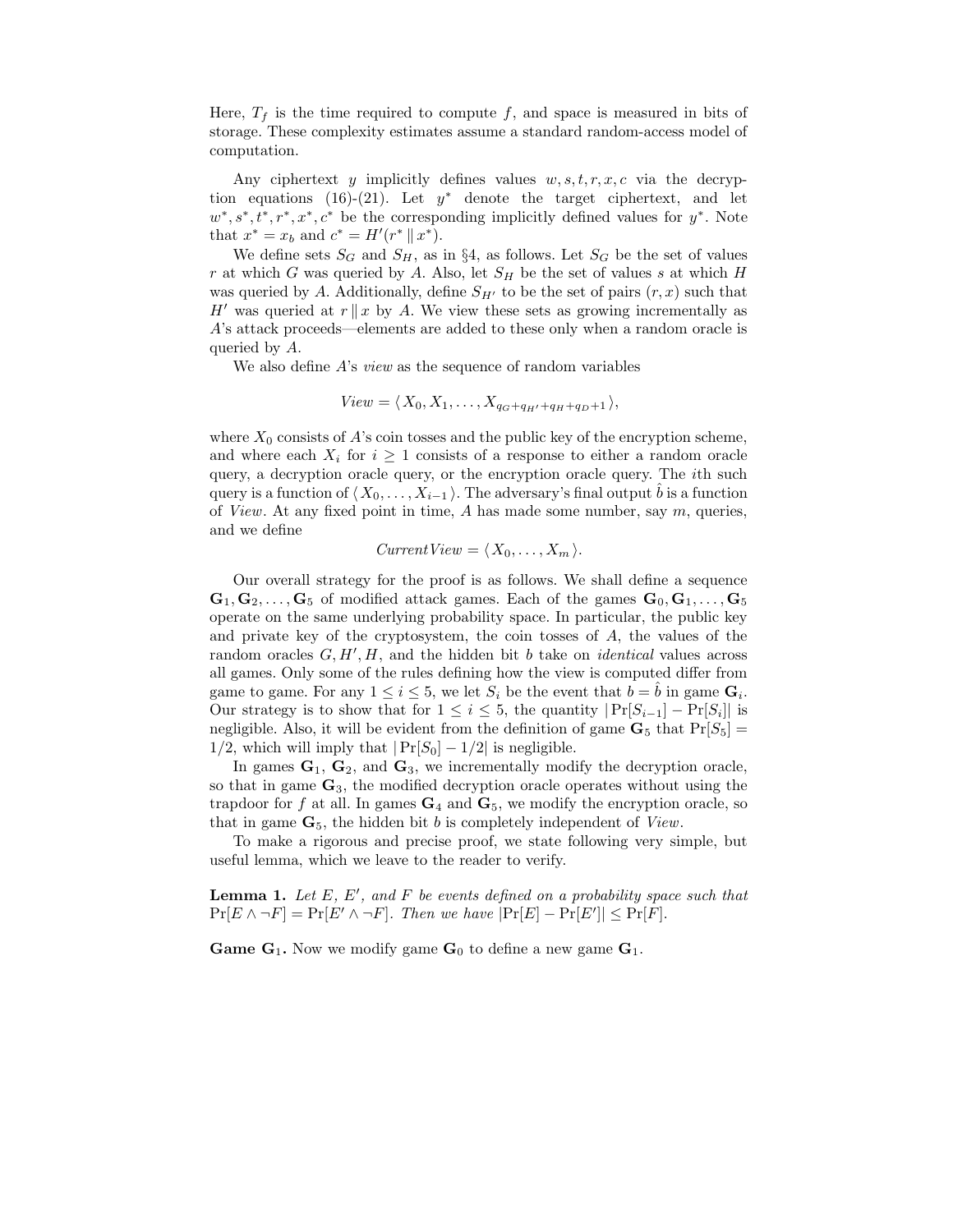We modify the decryption oracle as follows. Given a ciphertext  $y$ , the new decryption oracle computes  $w, s, t, r, x, c$  as usual. If the old decryption oracle rejects, so does the new one. But the new decryption oracle also rejects if  $(r, x) \notin$  $S_{H'}$ . More precisely, if the new decryption oracle computes r via equation (19), and finds that  $r \notin S_G$ , then it rejects right away, without ever querying  $G(r)$ ; if  $r \in S_G$ , then x is computed, but if  $(r, x) \notin S_{H'}$ , it rejects without querying  $H'(r || x)$ . Recall that by convention, if A queried  $H'(r || x)$ , it already queried  $G(r)$ . One sees that in game  $\mathbf{G}_1$ , the decryption oracle never queries G or H' at points other than those at which A did.

Let  $F_1$  be the event that a ciphertext is rejected in  $G_1$  that would not have been rejected under the rules of game  $\mathbf{G}_0$ .

Consider a ciphertext  $y \neq y^*$  submitted to the decryption oracle. If  $r = r^*$ and  $x = x^*$ , then we must have  $c \neq c^*$ ; in this case, however, we will surely reject under the rules of game  $G_0$ . So we assume that  $r \neq r^*$  or  $x \neq x^*$ . Now, the encryption oracle has made the query  $H'(r^* || x^*)$ , but not  $H'(r || x)$ , since  $(r, x) \neq (r^*, x^*)$ . So if A has not made the query  $H'(r || x)$ , the value of  $H'(r || x)$  is independent of  $CurrentView$ , and hence, is independent of  $c$ , which is a function of CurrentView and H. Therefore, the probability that  $c = H'(r || x)$  is  $1/2^{k_1}$ .

From the above, it follows that  $Pr[F_1] \le q_D/2^{k_1}$ . Moreover, it is clear by construction that  $Pr[S_0 \land \neg F_1] = Pr[S_1 \land \neg F_1]$ , since the two games proceed identically unless the event  $F_1$  occurs; that is, the value of *View* is the same in both games, provided  $F_1$  does not occur. So applying Lemma 1 with  $(S_0, S_1, F_1)$ , we have

$$
|\Pr[S_0] - \Pr[S_1]| \le q_D/2^{k_1}.
$$
\n(25)

**Game G<sub>2</sub>.** Now we modify game  $G_1$  to obtain a new game  $G_2$ . In this new game, we modify the decryption oracle yet again. Given a ciphertext  $y$ , the new decryption oracle computes  $w, s, t, r, x, c$  as usual. If the old decryption oracle rejects, so does the new one. But the new decryption oracle also rejects if  $s \notin S_H$ . More precisely, if the new decryption oracle computes  $s$  via equation (17), and finds that  $s \notin S_H$ , then it rejects right away, without ever querying  $H(s)$ . Thus, in game  $\mathbf{G}_2$ , the decryption oracle never queries  $G, H',$  or  $H$  at points other than those at which A did.

Let  $F_2$  be the event that a ciphertext is rejected in  $\mathbf{G}_2$  that would not have been rejected under the rules of game  $G_1$ .

Consider a ciphertext  $y \neq y^*$  with  $s \notin S_H$  submitted to the decryption oracle. We consider two cases.

Case 1:  $s = s^*$ . Now,  $s = s^*$  and  $y \neq y^*$  implies  $t \neq t^*$ . Moreover,  $s = s^*$  and  $t \neq t^*$  implies that  $r \neq r^*$ . If this ciphertext is rejected in game  $\mathbf{G}_2$  but would not be under the rules in game  $\mathbf{G}_1$ , it must be the case that  $H'(r^* \parallel x^*) = H'(r \parallel x)$ . The probability that such a collision can be found over the course of the attack is  $q_{H'}/2^{k_1}$ . Note that  $r^*$  is fixed by the encryption oracle, and so "birthday attacks" are not possible.

Case 2:  $s \neq s^*$ . In this case, the oracle H was never queried at s by either A, the encryption oracle, or the decryption oracle. Since  $t = H(s) \oplus r$ , the value r is independent of CurrentView. It follows that the probability that  $r \in S_G$  is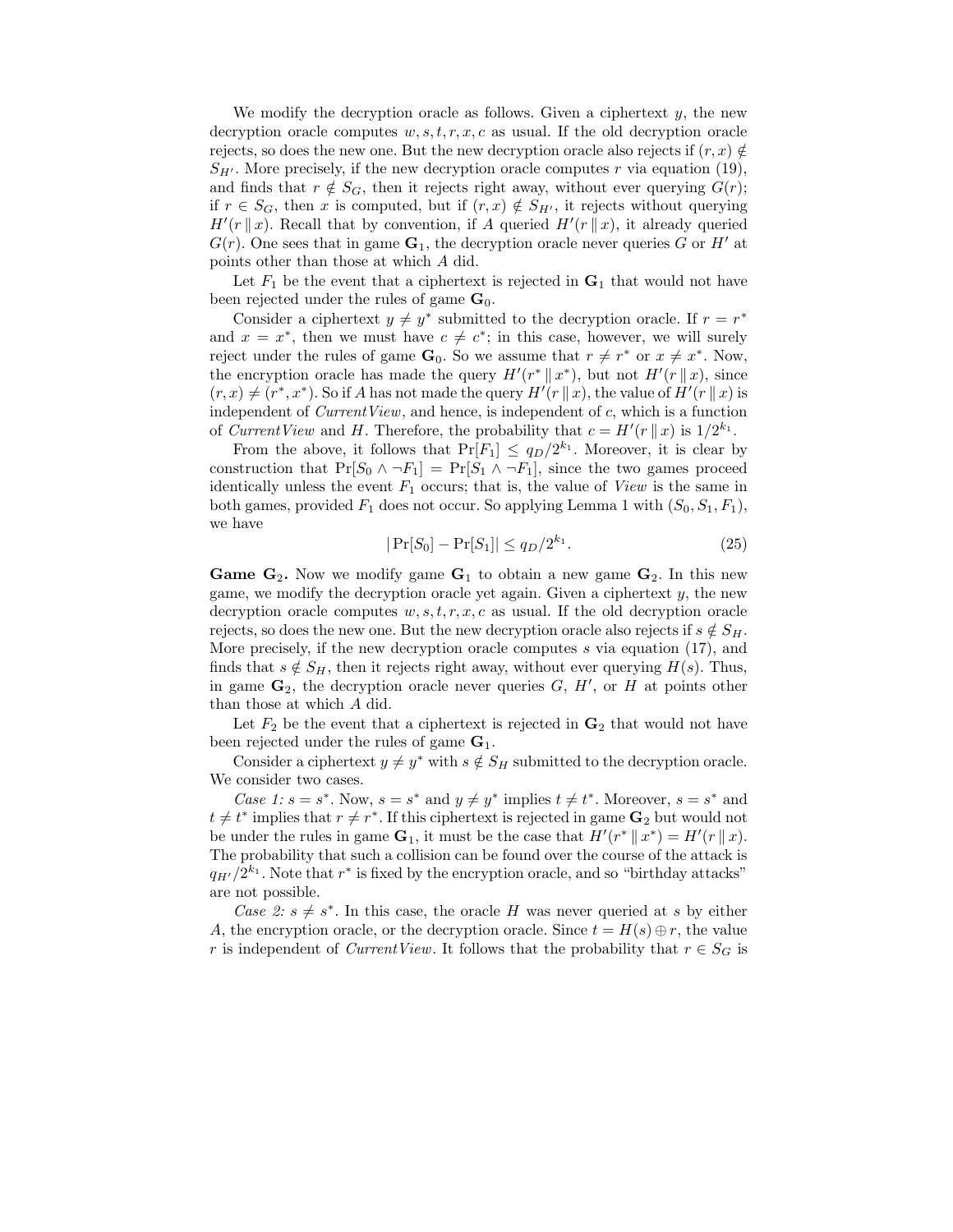at most  $q_G/2^{k_0}$ . Over the course of the entire attack, these probabilities sum to  $q_Dq_G/2^{k_0}.$ 

It follows that  $Pr[F_2] \le q_{H'}/2^{k_1}+q_Dq_G/2^{k_0}$ . Moreover, it is clear by construction that  $Pr[S_1 \land \neg F_2] = Pr[S_2 \land \neg F_2]$ , since the two games proceed identically unless  $F_2$  occurs. So applying Lemma 1 with  $(S_1, S_2, F_2)$ , we have

$$
|\Pr[S_1] - \Pr[S_2]| \le q_{H'}/2^{k_1} + q_D q_G/2^{k_0}.
$$
 (26)

Game  $G_3$ . Now we modify game  $G_2$  to obtain an equivalent game  $G_3$ . We modify the decryption oracle so that it does not make use of the trapdoor for  $f$ at all.

Conceptually, this new decryption oracle iterates through all pairs  $(r', x') \in$  $S_{H'}$ . For each of these, it does the following. First, it sets  $s' = (G(r')) \oplus$  $(x')$  ||  $H'(r' || x')$ . Note that both G and H' have already been queried at the given points. Second, if  $s' \in S_H$ , it then computes

$$
t' = H(s') \oplus r', \ w' = s' \parallel t', \ y' = f(w').
$$

If  $y'$  is equal to y, it stops and outputs  $x'$ .

If the above iteration terminates without having found some  $y' = y$ , then the new decryption oracle simply rejects.

It is clear that games  $\mathbf{G}_3$  and  $\mathbf{G}_2$  are identical, and so

$$
\Pr[S_3] = \Pr[S_2].\tag{27}
$$

To actually implement this idea, one would build up a table, with one entry for each  $(r', x') \in S_{H'}$ . Each entry in the table would contain the corresponding value s', along with y' if s' is currently in  $S_H$ . If s' is currently not in  $S_H$ , we place y' in the table entry if and when A eventually queries  $H(s')$ . When a ciphertext y is submitted to the decryption oracle, we simply perform a table lookup to see if there is a  $y'$  in the table that is equal to y. These tables can all be implemented using standard data structures and algorithms. Using search tries to implement the table lookup, the total running time of the simulated decryption oracle over the course of game  $\mathbf{G}_3$  is

$$
O(\min(q_{H'}, q_H)T_f + (q_G + q_{H'} + q_H + q_D)k).
$$

Note also that the space needed is essentially linear:  $O((q_G + q_{H'} + q_H)k)$  bits.

Remark. Let us summarize the modifications made so far. We have modified the decryption oracle so that it does not make use of the trapdoor for  $f$  at all; moreover, the decryption oracle never queries  $G, H'$ , or  $H$  at points other than those at which A did.

Game  $G_4$ . In this game, we modify the random oracles and slightly modify the encryption oracle. The resulting game  $G_4$  is equivalent to game  $G_3$ ; however, this rather technical "bridging" step will facilitate the analysis of more drastic modifications of the encryption oracle in games  $\mathbf{G}_5$  and  $\mathbf{G}'_5$  below.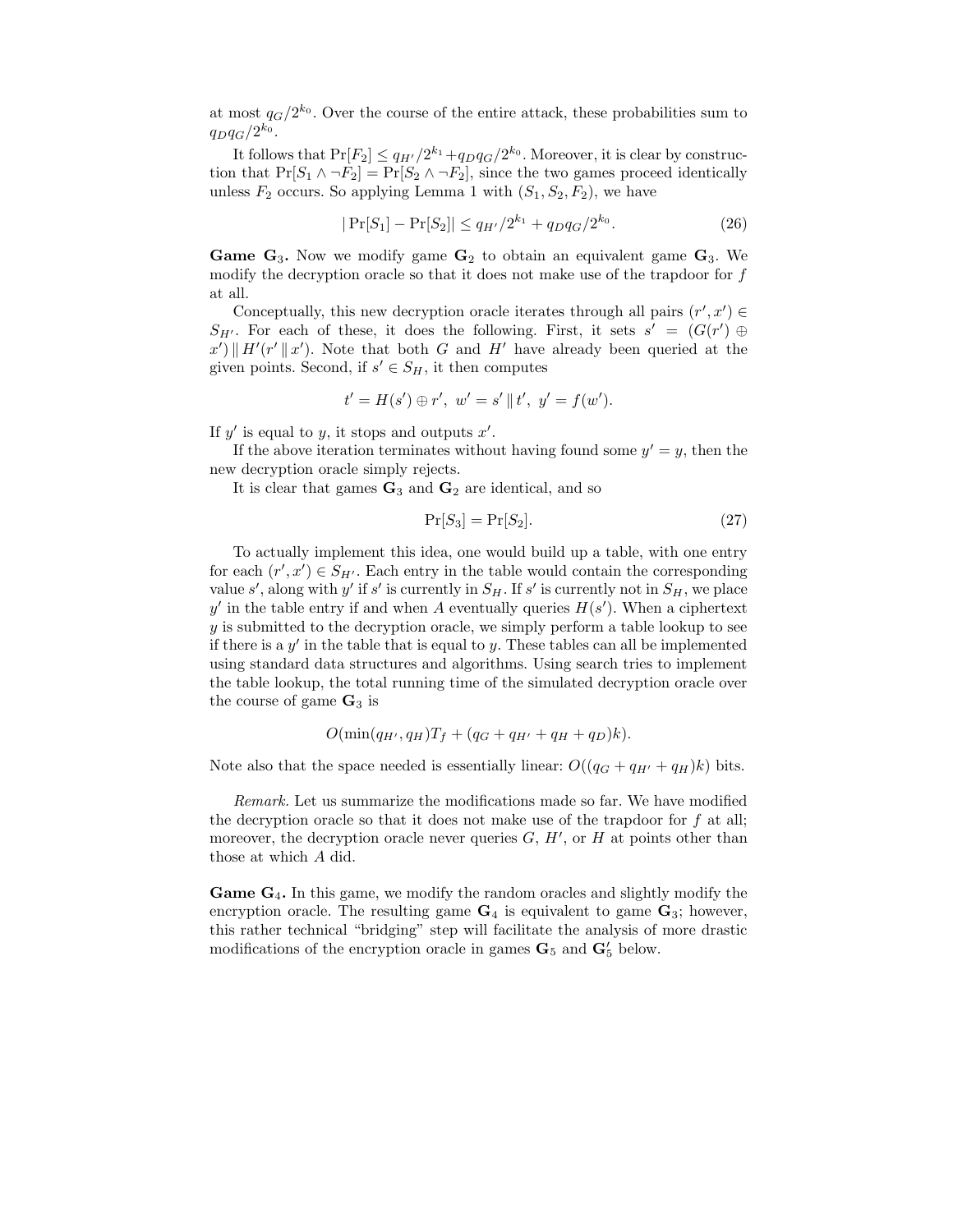We introduce random bit strings  $r^+ \in \{0,1\}^{k_0}$  and  $g^+ \in \{0,1\}^n$ . We also introduce a new random oracle

$$
h^+ : \{0,1\}^n \to \{0,1\}^{k_1}.
$$

Game  $\mathbf{G}_4$  is the same as game  $\mathbf{G}_3$ , except that we apply the following special rules.

R1: In the encryption oracle, we compute

$$
y^* = f(s^* \, || \, (H(s^*) \oplus r^*)),
$$

where

$$
r^* = r^+
$$
 and  $s^* = (g^+ \oplus x_b) || h^+(x_b)$ .

**R2:** Whenever the random oracle G is queried at  $r^+$ , we respond with the value  $g^+$ , instead of  $G(r^+)$ .

**R3:** Whenever the random oracle H' is queried at a point  $r^+ \parallel x$  for some  $x \in$  $\{0,1\}^n$ , we respond with the value  $h^+(x)$ , instead of  $H'(r^+\parallel x)$ .

That completes the description of game  $\mathbf{G}_4$ . It is a simple matter to verify that the the random variable  $\langle View, b \rangle$  has the same distribution in both games  $\mathbf{G}_3$  and  $\mathbf{G}_4$ , since we have simply replaced one set of random variables by a different, but identically distributed, set of random variables. In particular,

$$
\Pr[S_4] = \Pr[S_3].\tag{28}
$$

**Game G<sub>5</sub>.** This game is identical to game  $G_4$ , except that we drop rules  $R2$ and R3, while retaining rule R1.

In game  $\mathbf{G}_5$ , it will not in general hold that  $x^* = x_b$  or that  $H(r^* \parallel x^*) = c^*$ . Moreover, since the value  $g^+$  is not used anywhere else in game  $\mathbf{G}_5$  other than to "mask"  $x_b$  in the encryption oracle, we have

$$
Pr[S_5] = 1/2.
$$
 (29)

Despite the above differences, games  $G_4$  and  $G_5$  proceed identically unless A queries G at r<sup>\*</sup> or H' at r<sup>\*</sup> || x for some  $x \in \{0,1\}^n$ . Recall that by our convention, whenever A queries  $H'$  at  $r^* || x$  for some  $x \in \{0,1\}^n$ , then G has already been queried at  $r^*$ . Let  $F_5$  be the event that in game  $G_5$ , A queries G at r<sup>\*</sup>. We have  $Pr[S_4 \land \neg F_5] = Pr[S_5 \land \neg F_5]$ , and so by Lemma 1 applied to  $(S_4, S_5, F_5),$ 

$$
|\Pr[S_4] - \Pr[S_5]| \le \Pr[F_5].\tag{30}
$$

**Game G**'<sub>5</sub>. We introduce an auxiliary game  $\mathbf{G}'_5$  in order to bound  $Pr[F_5]$ . In game  $\mathbf{G}'_5$ , we modify the encryption oracle once again. Let  $y^+ \in \{0,1\}^k$  be a random bit string. Then in the encryption oracle, we simply set  $y^* = y^+$ , ignoring the encryption algorithm altogether.

It is not too hard to see that the random variable  $\langle View, r^* \rangle$  has the same distribution in both games  $\mathbf{G}_5$  and  $\mathbf{G}'_5$ . Indeed, the distribution of  $\langle View, r^* \rangle$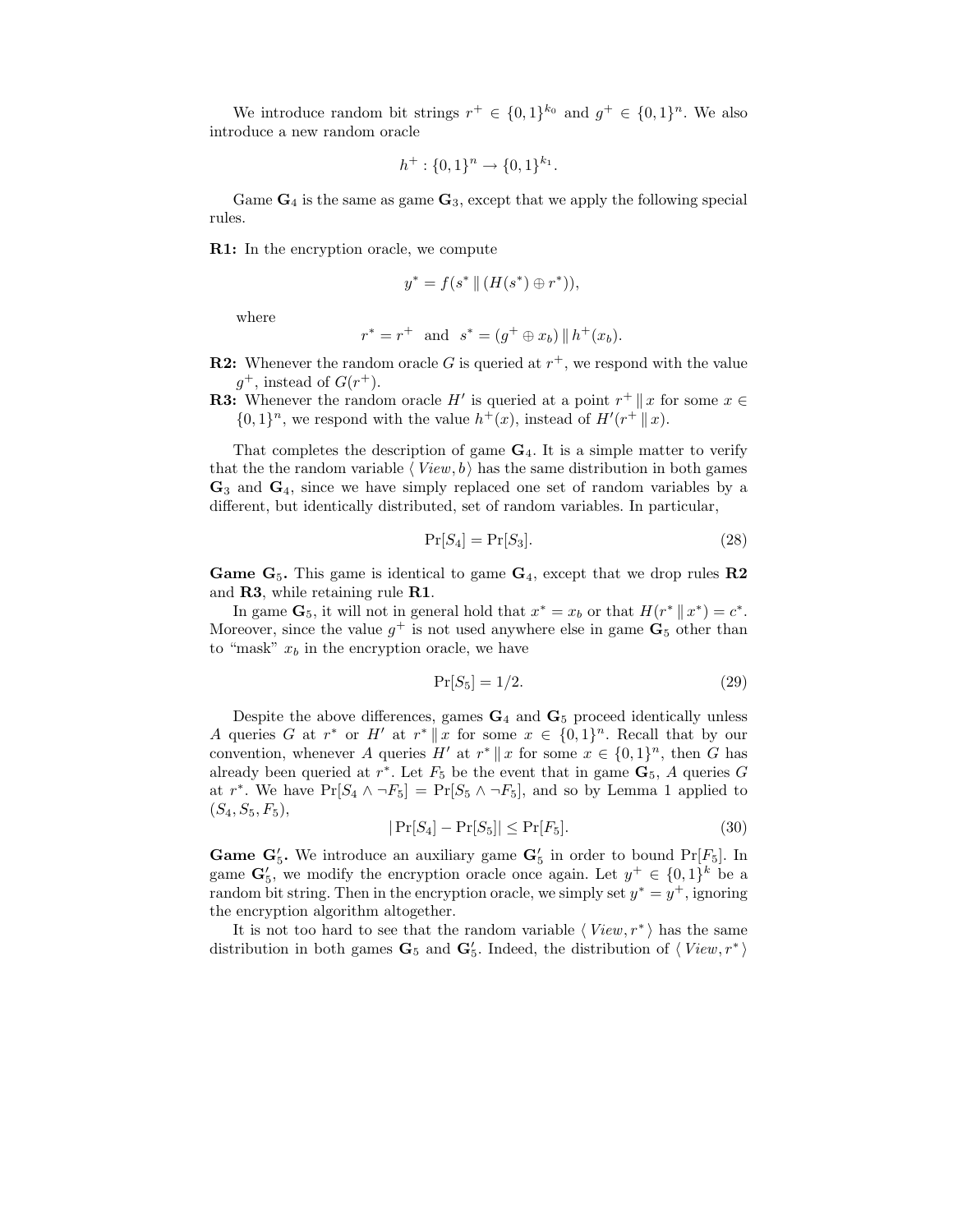in game  $\mathbf{G}_5$  clearly remains the same if we instead choose  $r^*$  and  $s^*$  at random, and compute  $y^* = f(s^* \mid (H(s^*) \oplus r^*))$ . Simply choosing  $y^*$  at random clearly induces the same distribution on  $\langle View, r^* \rangle$ . In particular, if we define  $F'_5$  to be the event that in game  $\mathbf{G}'_5$  A queries G at  $r^*$ , then

$$
\Pr[F_5] = \Pr[F_5'] \tag{31}
$$

So our goal now is to bound  $Pr[F'_5]$ . To this end, let  $F''_5$  be the event that A queries H at  $s^*$  in game  $\mathbf{G}'_5$ . Then we have

$$
\Pr[F_5'] = \Pr[F_5' \wedge F_5''] + \Pr[F_5' \wedge \neg F_5''].
$$
\n(32)

First, we claim that

$$
\Pr[F_5' \wedge F_5''] \leq \text{InvAdv}(A'),\tag{33}
$$

where  $InvAdv(A')$  is the success probability of an inverting algorithm  $A'$  whose time and space requirements are bounded as in (23) and (24). To see this, observe that if A queries  $G$  at  $r^*$  and H at  $s^*$ , then we can easily convert the attack into an algorithm A' that computes  $f^{-1}(y^+)$  on input  $y^+$ . A' simply runs A against game  $G'_5$ . When A terminates, A' enumerates all  $r' \in S_G$  and  $s' \in S_H$ , and for each of these computes

$$
t' = H(s') \oplus r', \ w' = s' \parallel t', \ y' = f(w').
$$

If y' is equal to  $y^+$ , then A' outputs w' and terminates.

Although game  $\mathbf{G}_5'$  is defined with respect to random oracles, there are no random oracles in  $A'$ . To implement  $A'$ , one simulates the random oracles that appear in game  $\mathbf{G}'_5$  in the "natural" way. That is, whenever A queries a random oracle at a new point,  $A'$  generates an output for the oracle at random and puts this into a lookup table keyed by the input to the oracle. If A has previously queried the oracle at a point,  $A'$  takes the output value from the lookup table. Again, using standard algorithms and data structures, such as search tries, the running time and space complexity of  $A<sup>'</sup>$  are easily seen to be bounded as claimed in (23) and (24).

Unfortunately, the running time of  $A'$  is much worse than that of the simulated decryption oracle described in game  $\mathbf{G}_3$ . But at least the space remains essentially linear in the total number of oracle queries.

We also claim that

$$
\Pr[F_5' \land \neg F_5''] \le q_G / 2^{k_0}.
$$
\n(34)

To see this, consider a query of  $G$  at  $r$ , prior to which  $H$  has not been queried at  $s^*$ . Since  $t^* = H(s^*) \oplus r^*$ , the value  $r^*$  is independent of *CurrentView*, and so  $Pr[r = r^*] = 1/2^{k_0}$ . The bound (34) now follows.

Equations (32)-(34) together imply

$$
\Pr[F_5'] \leq InvAdv(A') + q_G/2^{k_0}.
$$
\n(35)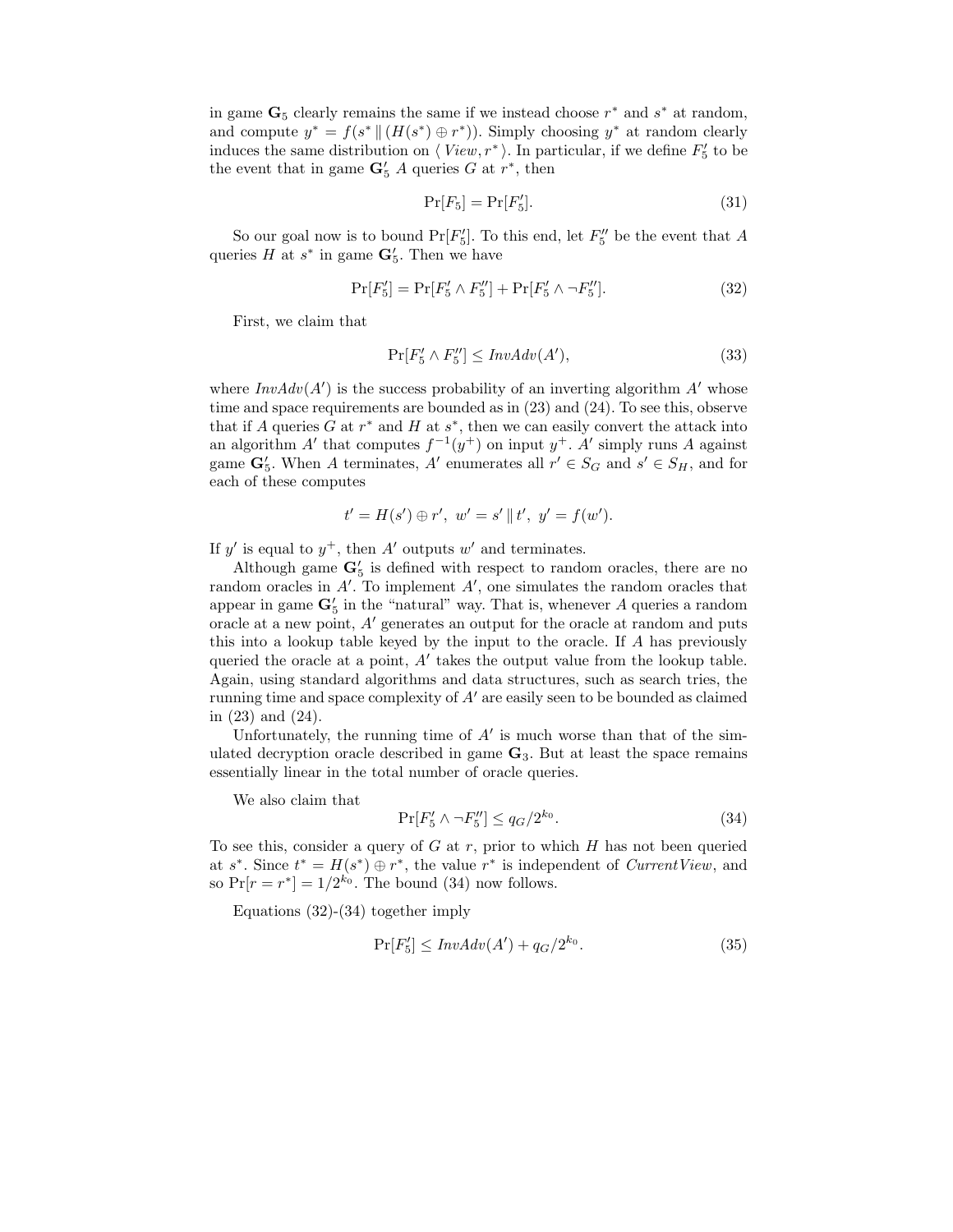Equations (25), (26), (27), (28), (29), (30), (31), and (35) together imply (22).

That completes the proof of Theorem 3.

Remark. Our reduction from inverting  $f$  to breaking OAEP+ is tighter than the corresponding reduction for OAEP in [BR94]. In particular, the OAEP+ construction facilitates a much more efficient "plaintext extractor" than the OAEP construction. The latter apparently requires either

- time proportional to  $q_Dq_Gq_H$  and space linear in the number of oracle queries, or
- time proportional to  $q_D+q_Gq_H$  and space proportional to  $q_Gq_H$  (if one builds a look-up table).

For OAEP+, the total time and space complexity of the plaintext extractor in game  $\mathbf{G}_3$  is linear in the number of oracle queries. Unfortunately, our inversion algorithm for OAEP+ in game  $\mathbf{G}'_5$  still requires time proportional to  $q_Gq_H$ , although its space complexity is linear in the number of oracle queries. We should remark that as things now stand, the reductions for OAEP+ are not tight enough to actually imply that an algorithm that breaks, say, 1024-bit RSA-OAEP+ in a "reasonable" amount of time implies an algorithm that solves the RSA problem in time faster than the best known factoring algorithms. However, as we shall see in §7.2, for exponent-3 RSA-OAEP+, one can in fact get a very tight reduction. An interesting open problem is to get a tighter reduction for OAEP+ or a variant thereof.

## 7 Further Observations

### 7.1 Other variations of OAEP

Instead of modifying OAEP as we did, one could also modify OAEP so that instead of adding the data-independent redundancy  $0^{k_1}$  in  $(1)$ , one added the data-dependent redundancy  $H''(x)$ , where  $H''$  is a hash function mapping n-bit strings to  $k_1$ -bit strings. This variant of OAEP—call it OAEP'—suffers from the same problem from which OAEP suffers. Indeed, Theorem 1 holds also for OAEP'.

### 7.2 RSA-OAEP with exponent 3 is provably secure

Consider RSA-OAEP. Let  $N$  be the modulus and  $e$  the encryption exponent. Then this scheme actually is secure in the random oracle model, provided  $k_0 \leq$  $log_2 N/e$ . This condition is satisfied by typical implementations of RSA-OAEP with  $e = 3$ .

We sketch very briefly why this is so.

We first remind the reader of the attempted proof of security of OAEP in  $\S 4$ , and we adopt all the notation specified there.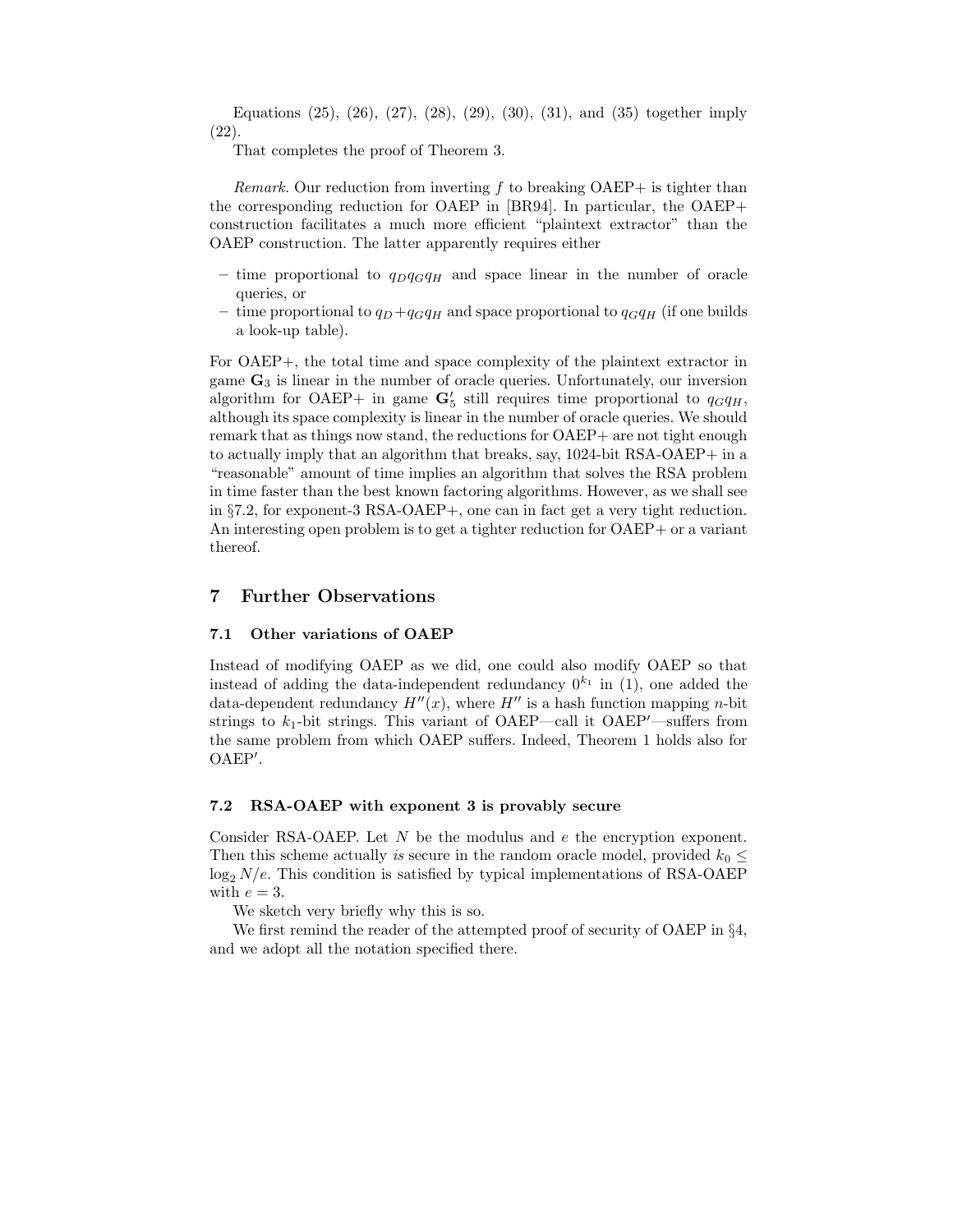Suppose an adversary submits a ciphertext  $y$  to the decryption oracle. We observed in §4 that if the adversary never explicitly queried  $H(s)$ , then with overwhelming probability, the actual decryption oracle would reject. The only problem was, we could not always say the same thing about  $G(r)$  (specifically, when  $r = r^*$ ).

For a bit string v, let  $I(v)$  denote the unique integer such that v is a binary representation of  $I(v)$ .

If a simulated decryption oracle knows  $s$  (it will be one of the adversary's H-queries), then  $X = I(t)$  is a solution to the equation

$$
(X + 2^{k_0} I(s))^e \equiv y \pmod{N}.
$$

To find  $I(t)$ , we can apply Coppersmith's algorithm [Cop96]. This algorithm works provided  $I(t) < N^{1/e}$ , which is guaranteed by our assumption that  $k_0 \leq$  $\log_2 N/e$ .

More precisely, for all  $s' \in S_H$ , the simulated decryption oracle tries to find a corresponding solution  $t'$  using Coppersmith's algorithm. If all of these attempts fail, then the simulator rejects y. Otherwise, knowing s and t, it decrypts y in the usual way.

We can also apply Coppersmith's algorithm in the step of the proof where we use the adversary to help us to extract a challenge instance of the RSA problem.

Not only does this prove security, but we get a more efficient reduction the implied inverting algorithm has a running time roughly equal to that of the adversary, plus  $O(q_Dq_HT_C)$ , where  $T_C$  is the running time of Coppersmith's algorithm.

We can also use the same observation to speed up the reduction for exponent-3 RSA-OAEP+. The total running time of the implied inversion algorithm would be roughly equal to that of the adversary, plus  $O(q_HT_C)$ ; that is, a factor of  $q_D$ faster than the inversion algorithm implied by RSA-OAEP. Unlike the generic security reduction for OAEP+, this security reduction is essentially tight, and so it has much more meaningful implications for the security of the scheme when used with a typical, say, 1024-bit RSA modulus.

### 7.3 RSA-OAEP with large exponent

In our example in §4.1, as well as in our proof of Theorem 1, the adversary is able to create a valid ciphertext y without ever querying  $G(r)$ . However, this adversary queries both  $H(s)$  and  $H(s^*)$ . As we already noted, the adversary must query  $H(s)$ . But it turns out that if the adversary avoids querying  $G(r)$ , he must query  $H(s^*)$ . This observation was made by [FOPS00], who then further observed that this implies the security of RSA-OAEP with arbitrary encryption exponent in the random oracle model. We remark, however, that the reduction in [FOPS00] is significantly less efficient than our general reduction for OAEP+. In particular, their reduction only implies that if an adversary has advantage  $\epsilon$  in breaking RSA-OAEP, then there is an algorithm that solves the RSA inversion problem with probability about  $\epsilon^2$ . Moreover, their inversion algorithm is even